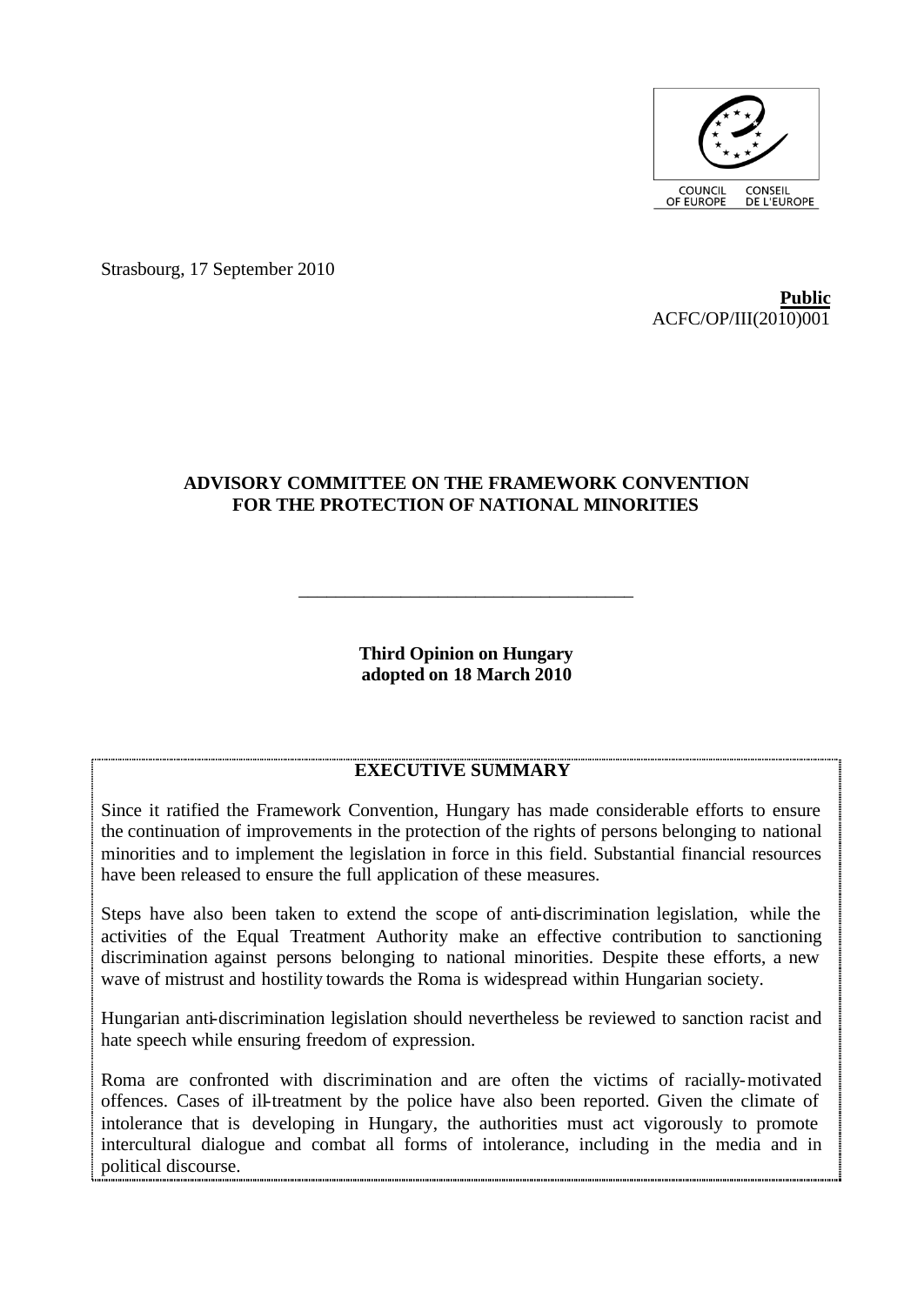The authorities have launched an ambitious action plan with a view to improving the situation of the Roma in several spheres such as housing, employment, education and health. However, further efforts are necessary to ensure that the situation of those Roma, who are excluded from mainstream society, improves significantly, in particular in the field of education where Roma children still suffer from segregation.

The media continues to broadcast programmes in different minority languages but often outside prime time hours. The possibilities for learning minority languages have increased and steps have been taken to promote bilingual education.

The reform of minority self-governments now guarantees that they are independent from both the operational and financial standpoint, particularly in the fields of culture and education. Several minority self-governments have now acquired a number of cultural institutions and schools, for which they have administrative and financial responsibility.

Despite the fact that there is a highly developed system for the representation of minorities, the institutional framework needs to be rapidly adjusted to ensure that national minorities are adequately represented in the Hungarian Parliament.

## **Issues for immediate action**

- ÿ **Take more resolute measures to combat all forms of intolerance, including in political discourse, and take further steps to promote mutual understanding and respect, especially with regard to Roma. These efforts should include measures at local level, both in respect of local authorities and the local population. The authorities must effectively prevent, investigate and sanction all forms of discrimination by members of the police force.**
- ÿ **Continue strengthening measures to ensure that the implementation of the Roma Decade Action Plan results in substantial and lasting improvement in the participation of disadvantaged Roma in economic and social life, in close consultation with their representatives. These measures should be regularly monitored and their impact carefully evaluated. Take resolute measures to put an end, without further delay, to the continuing segregation of Roma children at school.**
- ÿ **Take resolute measures to enable persons belonging to national minorities to be represented as such in Parliament.**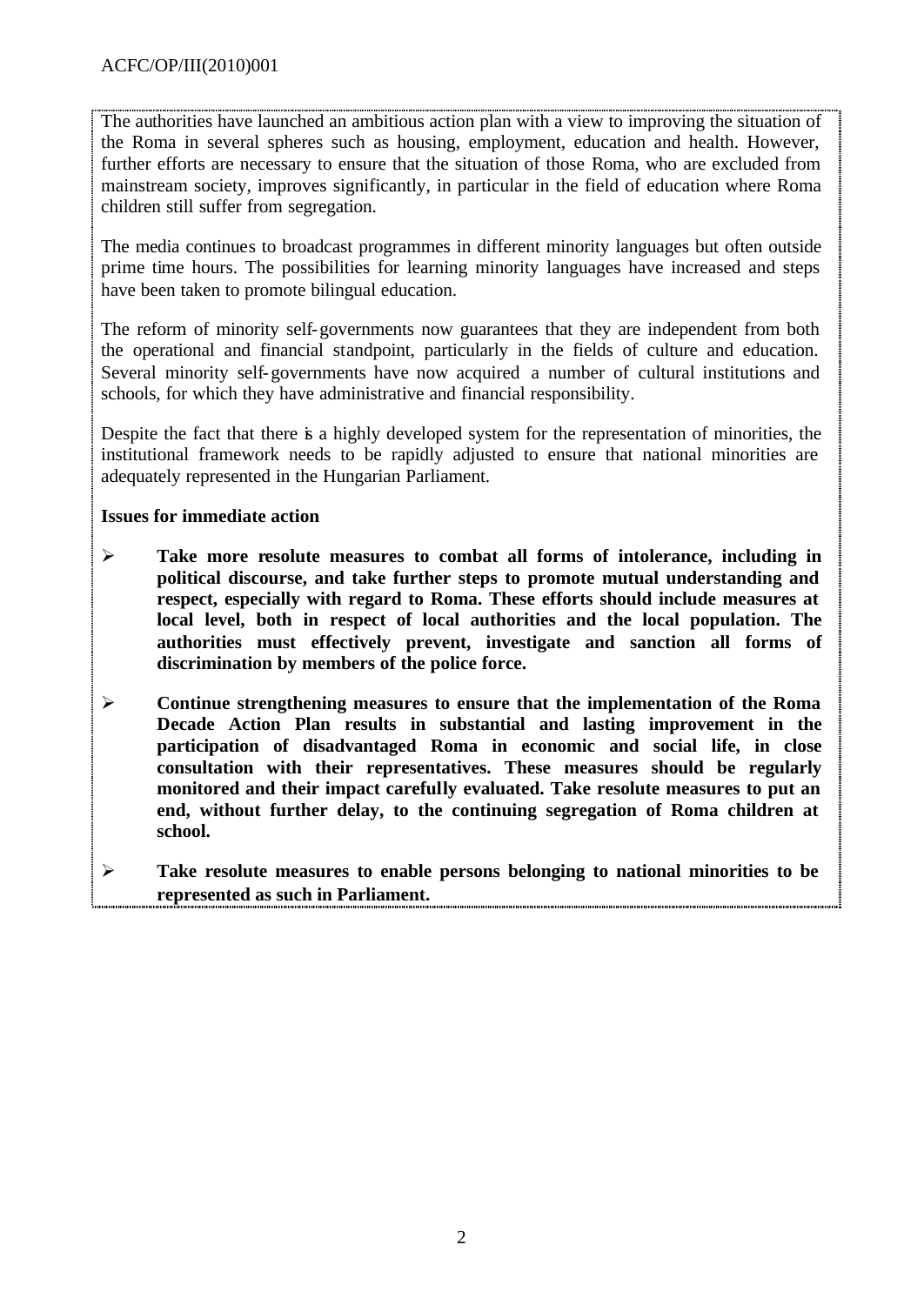# **TABLE OF CONTENTS**

| L.                                                                                      |  |
|-----------------------------------------------------------------------------------------|--|
|                                                                                         |  |
| General overview of the implementation of the Framework Convention after two monitoring |  |
|                                                                                         |  |
|                                                                                         |  |
|                                                                                         |  |
|                                                                                         |  |
|                                                                                         |  |
|                                                                                         |  |
|                                                                                         |  |
|                                                                                         |  |
|                                                                                         |  |
|                                                                                         |  |
|                                                                                         |  |
|                                                                                         |  |
|                                                                                         |  |
|                                                                                         |  |
|                                                                                         |  |
|                                                                                         |  |
|                                                                                         |  |
|                                                                                         |  |
|                                                                                         |  |
|                                                                                         |  |
|                                                                                         |  |
|                                                                                         |  |
|                                                                                         |  |
|                                                                                         |  |
|                                                                                         |  |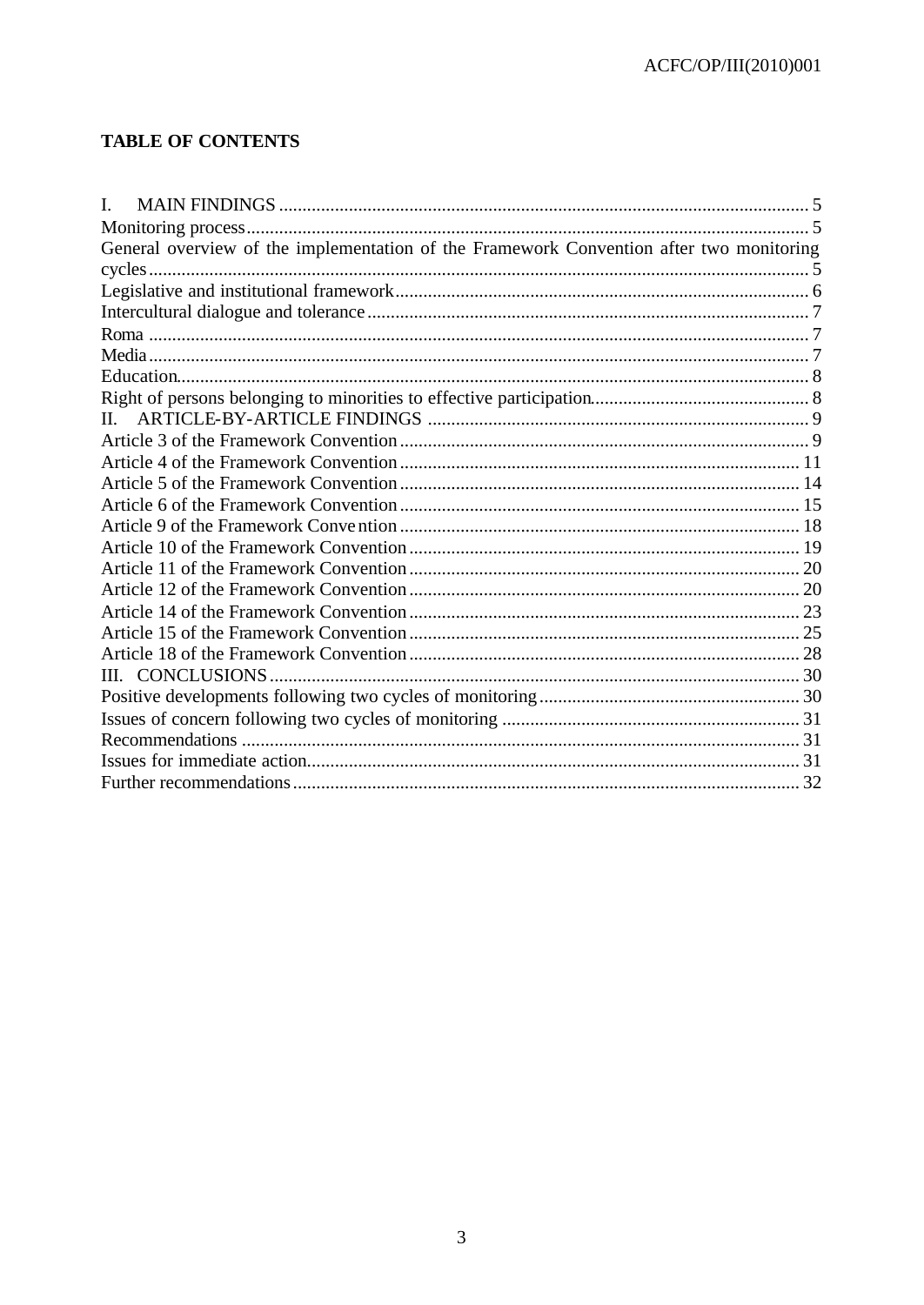## **ADVISORY COMMITTEE ON THE FRAMEWORK CONVENTION FOR THE PROTECTION OF NATIONAL MINORITIES**

## **THIRD OPINION ON HUNGARY**

1. The Advisory Committee adopted the present Opinion on Hungary in accordance with Article 26 (1) of the Framework Convention and Rule 23 of Resolution (97) 10 of the Committee of Ministers. The findings are based on information contained in the State Report (hereinafter the State Report), received on 4 June 2009, and other written sources and on information obtained by the Advisory Committee from governmental and non-governmental contacts during its visit to Budapest, from 7 to 11 December 2009.

2. Section I below contains the Advisory Committee's main findings on key issues pertaining to the implementation of the Framework Convention in Hungary. These findings reflect the more detailed article-by-article findings contained in Section II, which covers those provisions of the Framework Convention on which the Advisory Committee has substantive issues to raise.

3. Both sections make extensive reference to the follow-up given to the findings of the monitoring of the Framework Convention, contained in the Advisory Committee's first and second Opinions on Hungary, adopted on 22 September 2000 and 9 December 2004 respectively, and in the Committee of Ministers' corresponding Resolutions, adopted on 21 November 2001 and 14 December 2005.

4. The concluding remarks, contained in Section III, could serve as the basis for the Committee of Ministers' forthcoming conclusions and recommendations on Hungary.

5. The Advisory Committee looks forward to continuing its dialogue with the authorities of Hungary as well as with representatives of national minorities and others involved in the implementation of the Framework Convention. In order to promote an inclusive and transparent process, the Advisory Committee strongly encourages the authorities to make the present Opinion public upon its receipt.

6. The Advisory Committee would also like to bring to the attention of State parties that on 16 April 2009, the Committee of Ministers adopted new rules for the publication of the Advisory Committee's Opinion and other monitoring documents, aiming at increasing transparency and at sharing the information on the monitoring findings and conclusions with all the parties involved at an early stage (see Resolution CM/Res(2009)3 amending Resolution (97) 10 on the monitoring arrangements under Articles 24-26 of the Framework Convention for the Protection of National Minorities).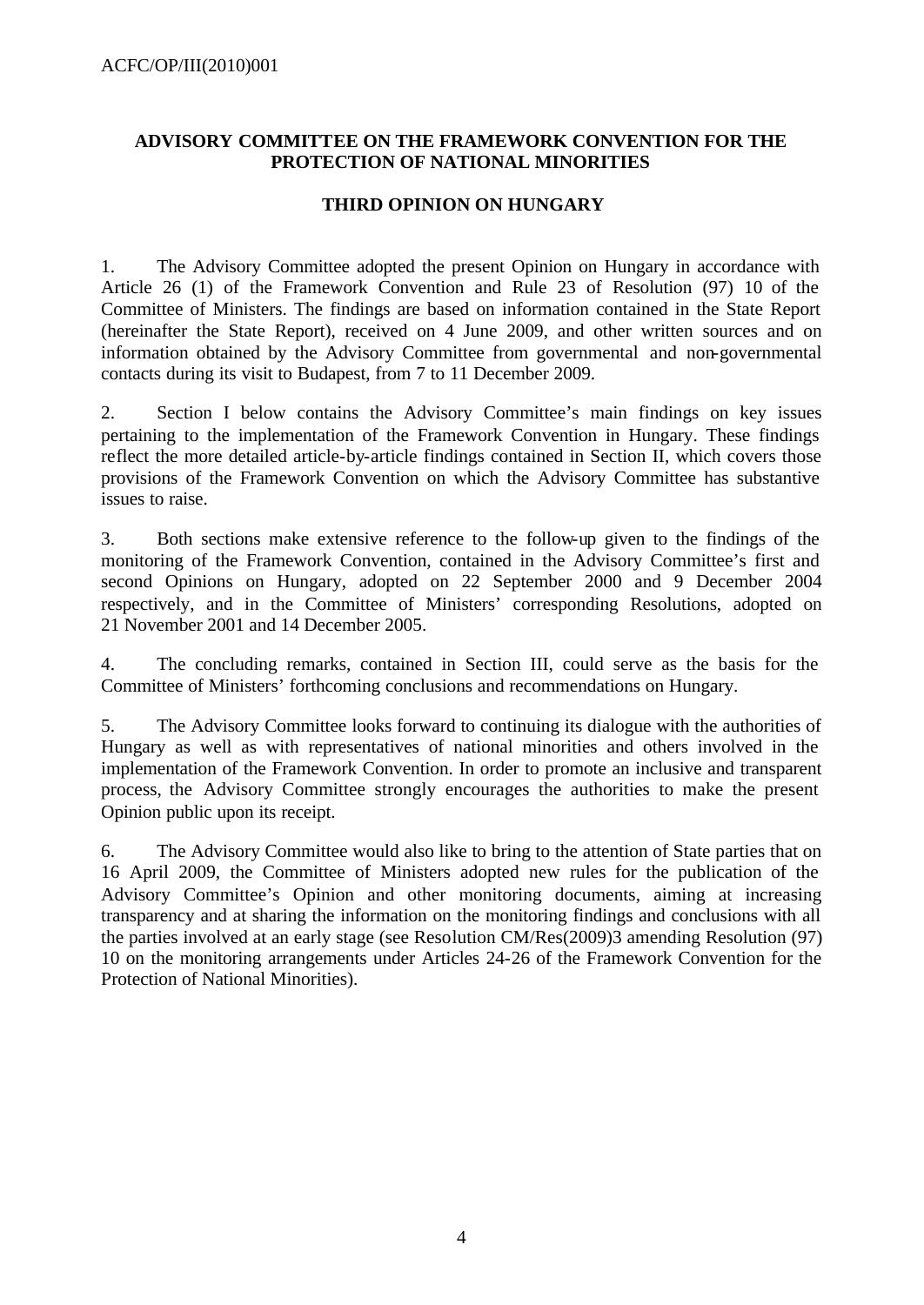# **I. MAIN FINDINGS**

## **Monitoring process**

7. The Hungarian authorities have pursued their constructive approach to the monitoring process under the Framework Convention, *inter alia* by submitting the State Report on time. The Advisory Committee would also emphasise, as a positive step, that the Hungarian authorities organised a follow-up seminar in 2006 which was instrumental in disseminating the results of the second monitoring cycle. Furthermore, it notes with interest that several events relating to national minorities were held in 2008, including a "Minorities Day" organised by the Secretariat of State for Minorities at the Parliament in Budapest, to commemorate the 15th anniversary of the passing of the Act of 1993 on the Rights of National and Ethnic Minorities, and a series of seminars in 2007 on the European Charter for Regional or Minority Languages.

8. The Advisory Committee notes that the third State Report was prepared in consultation with national, regional and local minority self-governments. The Hungarian authorities also underlined that they approached a considerable number of non-governmental institutions and civil society organisations with a view to ascertaining their opinion on the situation of persons belonging to national minorities and preparing a Report providing full information from varied sources.

9. The Advisory Committee visited Hungary from 7 to 11 December 2009. The visit, organised at the invitation of the Hungarian Government, provided an opportunity to engage in direct dialogue with the parties concerned. The additional information gathered from the Government and other sources, including representatives of national minorities, proved particularly useful. Talks were held not only in Budapest but also in surrounding areas (Lorev, Monor, Pilisvörösvár, Vác). The Advisory Committee welcomes the spirit of co-operation shown by the Hungarian authorities during the process, which culminated in the adoption of the present Opinion.

## **General overview of the implementation of the Framework Convention after two monitoring cycles**

10. Since ratifying the Framework Convention in 1995, Hungary has continued in its efforts to protect national minorities. The Hungarian authorities continue to show their commitment to the implementation of this treaty and often draw on it when deciding on the future course of their policy in favour of national minorities.

11. In addition, the Hungarian authorities have always adopted a genuinely co-operative approach in their exchanges of information with the Advisory Committee.

12. Hungary's policy on minorities has often been a major focus of international attention, because the protection of persons belonging to national minorities is particularly highly developed there through institutional arrangements designed to promote the effective participation of national minorities at all levels.

13. Cultural diversity is often regarded as a well-established fact in Hungary; it is viewed by the authorities as an asset. The country has deve loped a very elaborate language policy, which recognises and promotes the languages of the thirteen recognised national minorities.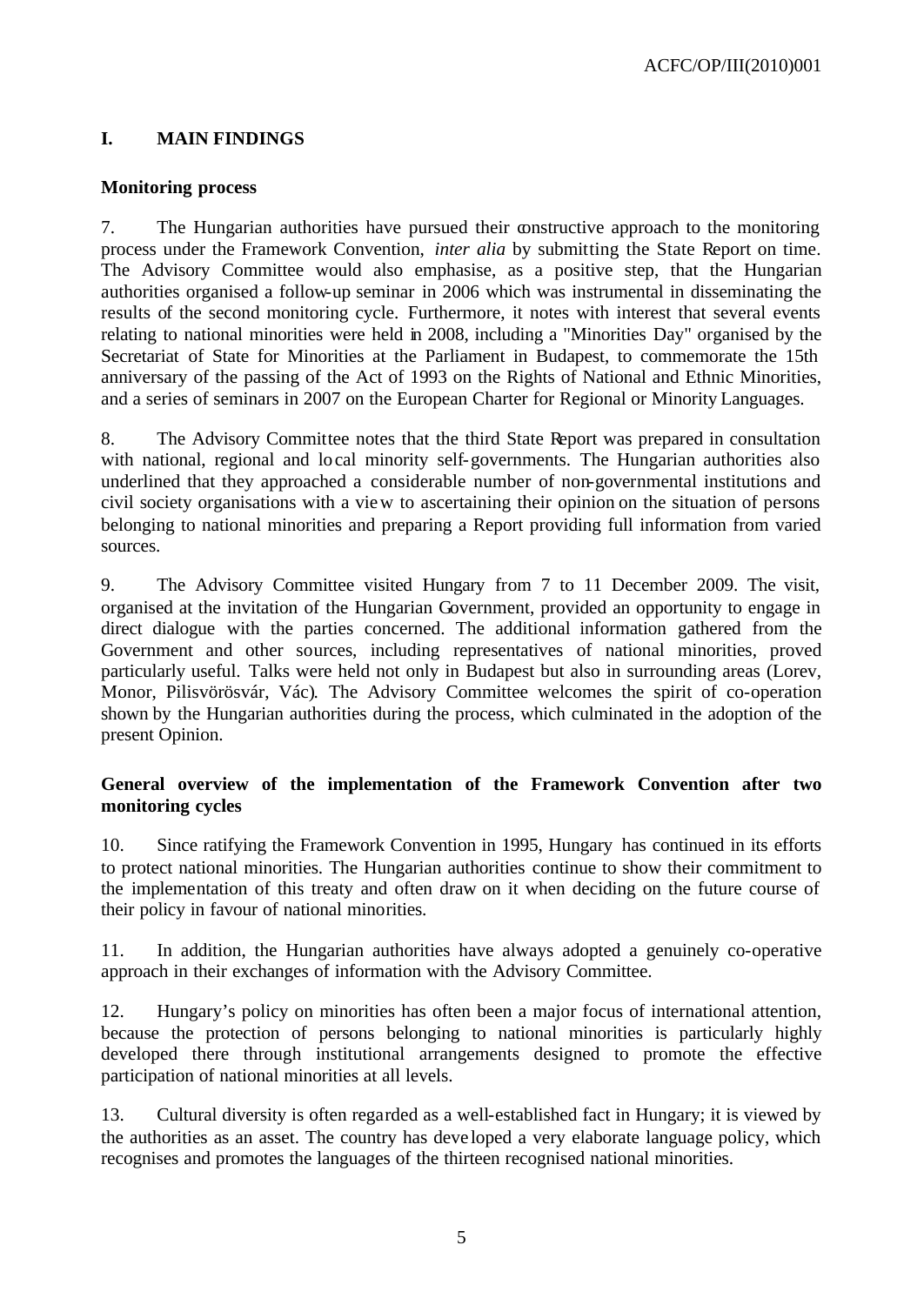14. In spite of all this progress, Hungary is currently facing a worrying rise in intolerance and racism, chiefly aimed at Roma. Notwithstanding Hungary's increased efforts in recent years, it has not succeeded in fully integrating the Roma into society. Significant advances have been made, but it has to be said that, at present, the Roma's fundamental rights are not always respected. The authorities acknowledge how serious these problems are, and express a firm intention to solve them, in particular by putting a stop to prejudice against Roma and eliminating segregation at school. In order to achieve this, they have introduced more comprehensive legislation, awareness-raising programmes and increased funding. Among their stated political priorities are measures to combat discrimination and promote equal opportunities, particularly in schools.

15. However, the overall situation of Roma is still a source of considerable concern, both because of the sometimes extremely serious acts of racist violence to which they are increasingly subjected and as a result of the very difficult financial and social circumstances in which they live.

16. Widespread public sector budget stringency is adversely affecting national minorities. According to information received by the Advisory Committee, the economic crisis which Hungary is currently experiencing may partly account for the growing climate of intolerance in the country. In a shrinking labour market, fear of the future is driving ever increasing numbers of people to regard the Roma minority as the cause of all their ills. The deterioration in the social climate is exacerbated by the racist statements of one extremist and xenophobic political party, which exploits people's prejudices towards Roma.

17. While bearing in mind the fact that Hungary, like other European countries, is currently experiencing difficult economic times, leading to a general reduction in public resources, it is particularly important for Hungary to continue the work that it has been doing to protect national minorities since it ratified the Framework Convention. The authorities should rely on the positive results so far and take the necessary measures to prevent the economic crisis from having a disproportionate effect on persons belonging to national minorities, particularly the most vulnerable amongst them.

## **Legislative and institutional framework**

18. For almost twenty years, Hungary has had an extensive legal framework for the protection of the rights of persons belonging to national minorities.

19. On its adoption in 1993, the Act on the Rights of National and Ethnic Minorities was regarded as an ambitious law making it possible for the thirteen recognised national minorities to participate in decision-making processes. In recent years some major changes have been made to this Act, taking into account some of the problems identified by the Advisory Committee in its previous opinions. In 2005, the Hungarian Parliament amended the 1993 Act to increase national minorities' powers of self-governments and rectify some of the problems that had emerged in its implementation. As far as the election procedure of minority selfgovernments is concerned, a new regulation introduced the institution of a "register of minority voters" to ensure that only persons belonging to a given national minority may take part in the election of the self-governments concerned. When the register of minority voters is established, the authorities must ensure full compliance with the principles of self-identification and with the international standards on personal data protection. National minorities now have real functional and financial autonomy and have been allowed to acquire and take on administrative and financial responsibility for educational and cultural institutions. It is regrettable nonetheless that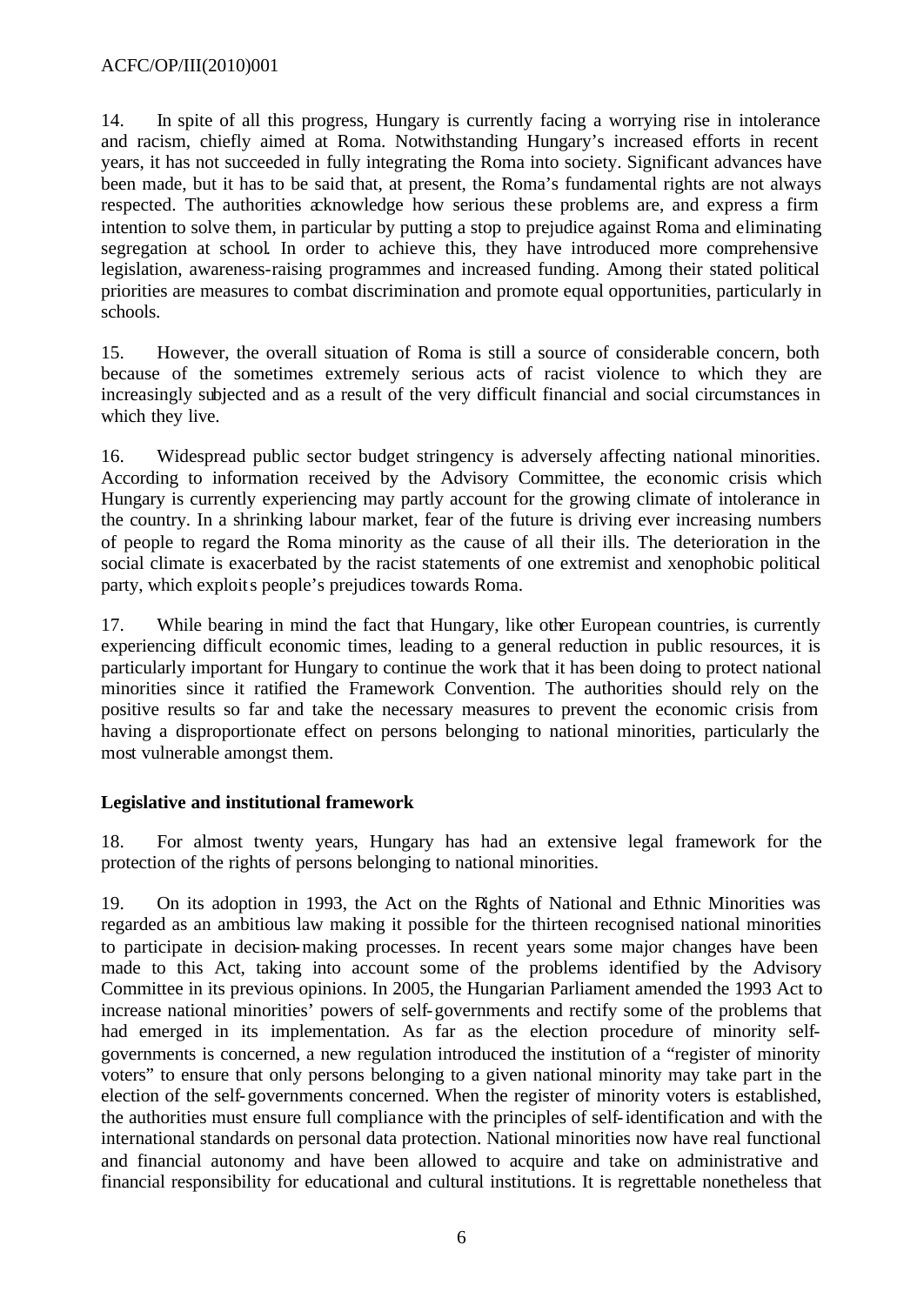there is still inadequate representation of national minorities in Parliament, despite repeated requests by the Advisory Committee, the Committee of Ministers of the Council of Europe and the national minorities themselves.

20. Measures have been taken with a view to improving the legislative framework to prevent and combat discrimination. The Equal Treatment Authority was set up in 2005 and is competent for receiving complaints and investigate matters on its own initiative. In addition NGOs have the possibility to launch proceedings, when they see a risk of discrimination even when there is no identified victim.

## **Intercultural dialogue and tolerance**

21. In general, the representatives of national minorities other than Roma did not report intolerance towards members of their community. However, there is an alarming increase in violence towards the Roma minority who have been victims of displays of intolerance, insults and racist acts. There is also a worrying rise in racism and intolerance in public statements which have not been sanctioned because the current legislation makes it extremely difficult to punish hate speech.

22. Furthermore, discriminatory behaviour on the part of members of the police force remains a major problem**.**

#### **Roma**

23. The authorities have made increased efforts to combat discrimination and integrate Roma into society. The legislative framework has been consolidated and, in 2007, Parliament passed a Resolution on the Strategic Plan to implement the Decade of Roma Integration programme for 2007-2015 laying down a set of tasks geared to equal treatment in the areas of education, employment, housing and health care.

24. Nevertheless, the situation of Roma is improving too slowly and persons belonging to this minority still face discrimination and difficulties in different sectors.

25. The Roma generally still have few prospects of employment even if specifically targeted training is offered to young Roma graduates to help them find employment. Despite the fact that public funds have been earmarked for the implementation of the "Housing and Social Integration Programme for Residents of Roma settlements" in 30 municipalities, many Roma families still appear to live in substandard housing. The health system was reformed in 2006 and a supervisory authority was set up and is competent for receiving complaints if the rights of patients are breached including by discrimination. Even if there are very few complaints of direct discrimination on grounds of ethnic origin, it seems that persons belonging to the Roma minority suffer from indirect discrimination which deprives them of equal access to health services.

#### **Media**

26. Radio and television channels continue to broadcast in the languages of national minorities. However national minorities programmes are still broadcast at off-peak times when few people are able to listen or to watch them.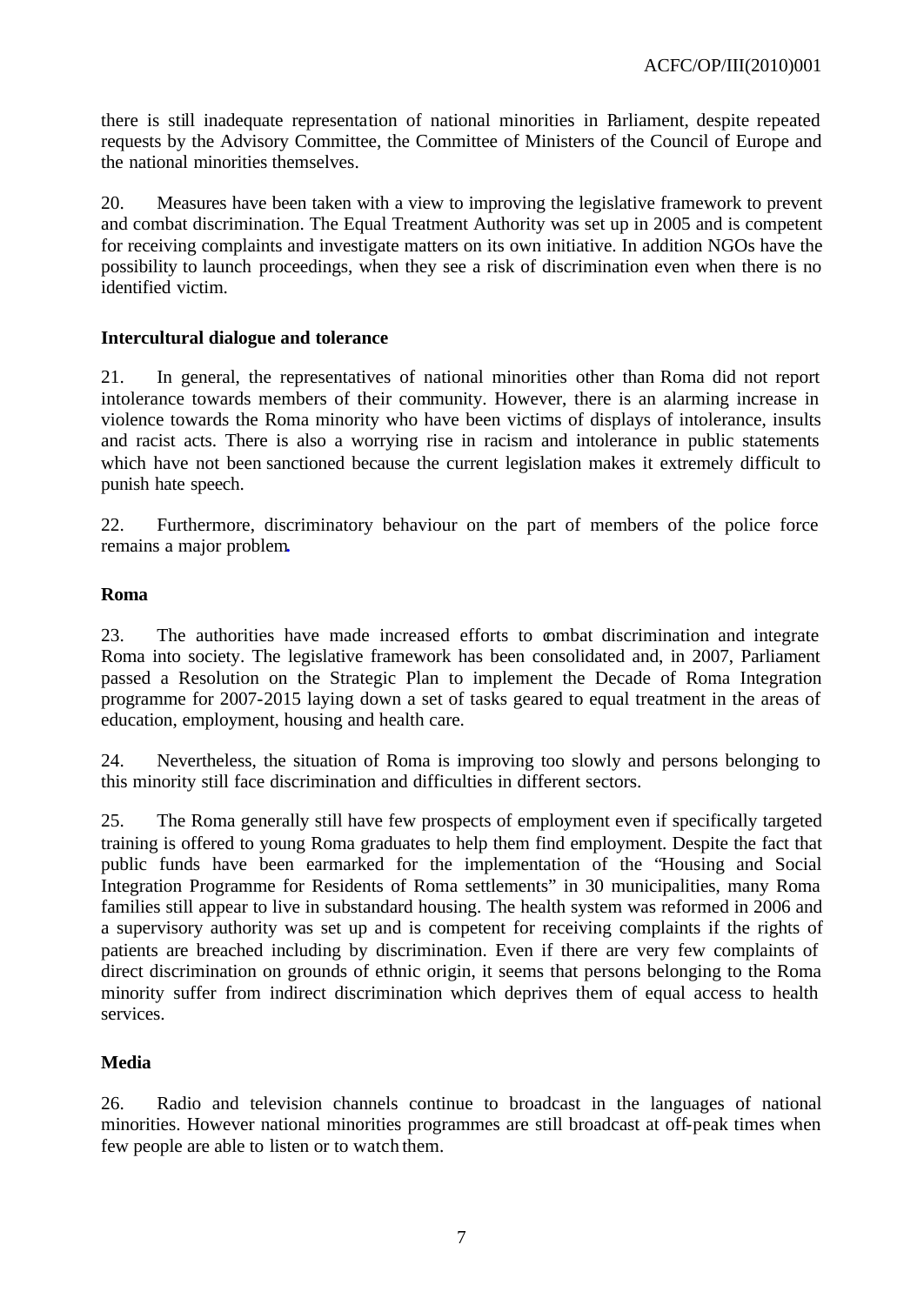## ACFC/OP/III(2010)001

27. It seems that the public budget allocated to State television in 2010 will be heavily cut which could mean that the State television authorities stop creating new programmes by, for and about national minorities and content themselves with broadcasting repeats of old programmes.

## **Education**

28. Roma children still face serious difficulties in the education system even if an explicit ban on segregation was introduced by the Law on Equal Treatment and the Promotion of Equal Opportunities. Overall segregation of Roma children being placed in special schools or within the public schools, persists in practice despite the Hungarian authorities' clear political will to put an end to this phenomenon.

29. The authorities have adopted general, legislative, financial and educational measures to improve the integration of disadvantaged children into the school system. The Public Education Act has introduced a new concept: "children with multiple disadvantages" for children with different social and cultural backgrounds who shall benefit from special educational and financial support throughout their primary and secondary education. While not specifically aimed at Roma children, these measures are particularly beneficial to Roma children.

## **Right of persons belonging to minorities to effective participation**

30. Although the Hungarian Constitution and the Law on the Rights of National and Ethnic Minorities guarantee in general terms the possibility for minorities to be represented in Parliament, a specific mechanism for the representation of minorities in Parliament is still lacking.

31. There is still a persistent lack of effective participation of Roma in social and economic life, despite the numerous steps taken by the Hungarian authorities over the past few years to improve the integration of Roma into various spheres of life. Measures should be enhanced and their impact carefully and regularly evaluated.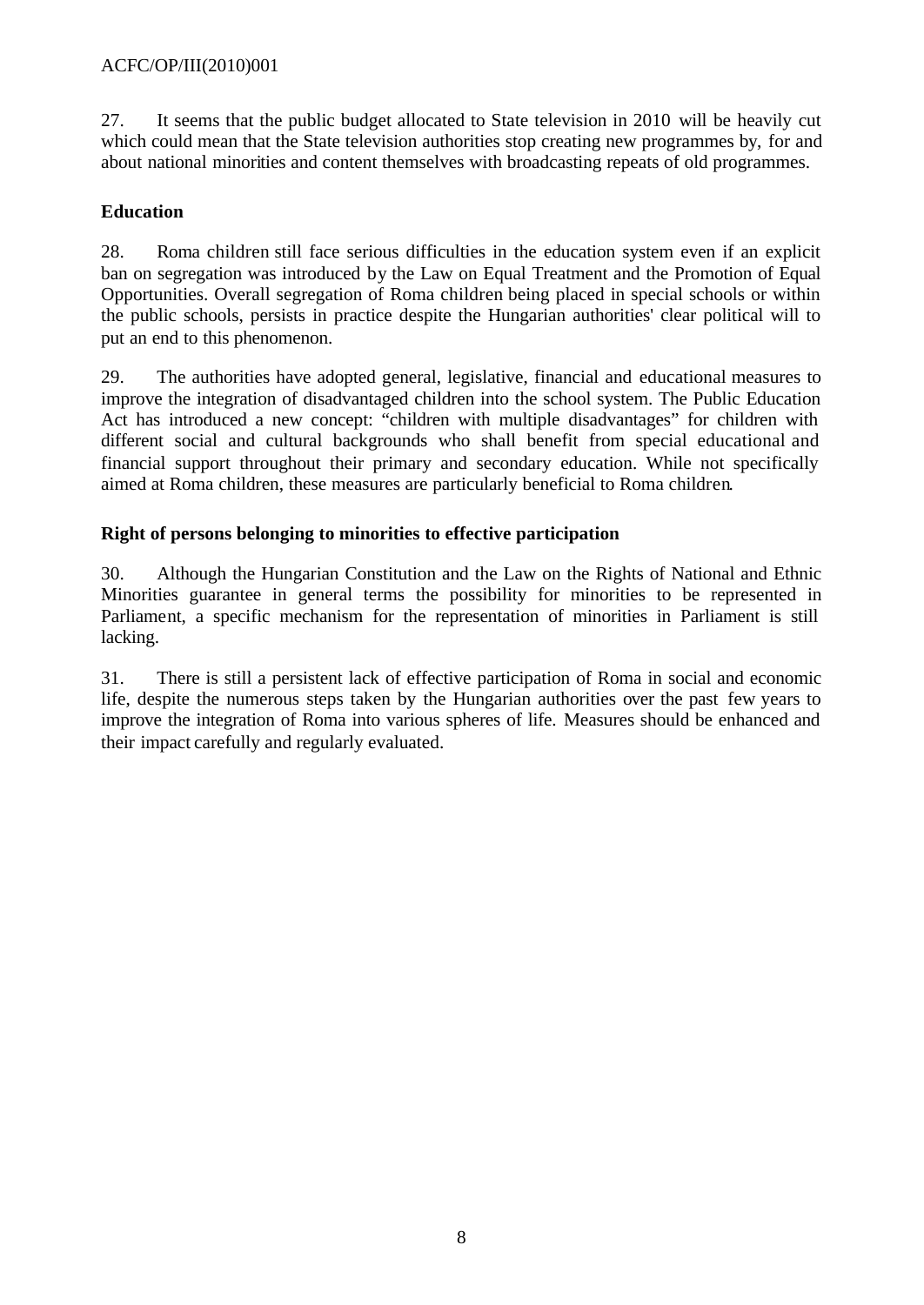## **II. ARTICLE-BY-ARTICLE FINDINGS**

## **Article 3 of the Framework Convention**

## **Criterion of citizenship in the definition of the expression "national and ethnic minorities"**

*Recommendations from the two previous cycles of monitoring*

32. In the previous cycles of monitoring, the Advisory Committee encouraged the authorities to continue their efforts to include in the personal scope of application of the Framework Convention persons belonging to groups other than the recognised national minorities.

#### *Present situation*

33. The Advisory Committee notes with interest that persons belonging to groups other than the thirteen recognised national minorities<sup>1</sup> may ask to be covered by the national legislation on minorities by availing themselves of the popular initiative procedure**.** 2

34. The Advisory Committee observes that during the reference period, persons belonging to the Jewish, Russian, Hun and Bunjevci communities made use of this possibility. In the first two cases (Jewish and Russian communities), the 1,000 signatures required in support of the request were not obtained within the stipulated time of two months.

35. The other two initiatives (Hun and Bunjevci communities) were dismissed by Parliament, voting with a very substantial majority and thus concurring with the unfavourable opinion of the President of the Hungarian Academy of Science who, in accordance with the Act on National Minorities, was invited to indicate in an advisory capacity whether the conditions stipulated by the Act on the Rights of National and Ethnic Minorities were fulfilled.

#### *Recommendation*

l

36. The Advisory Committee encourages the authorities to continue efforts to include the possibility for persons belonging to other groups to enjoy the protection of the Framework Convention and to be covered by the national legislation on minorities.

<sup>&</sup>lt;sup>1</sup> According to the Act on the Rights of National and Ethnic Minorities, the following groups are recognised as national minorities: Armenians, Bulgarians, Croats, Germans, Greeks, Poles, Roma, Romanians, Ruthenians, Serbs, Slovaks, Slovenes and Ukrainians. According to the 2001 census, 92.3% of the country population identified themselves as Hungarians, 1.9% identified themselves as Roma/Gipsy and 5.8% as persons belonging to other minorities. In a total of 10,198,315 inhabitants, the most important community is Roma/Gipsy: 1.86%, followed by German: 0.61%, Slovak: 0.17%, Croatian: 0.15%, Romanian: 0.07%, Ukrainian: 0.04%, Serbian: 0.03%, Slovene: 0.02%, Polish: 0.02%, Greek: 0.02%, Bulgarian: 0.01%, Ruthenian: 0.01% and Armenian: 0.006%.

 $2 A$  civil initiative is a matter to be brought before the National Assembly and may start upon authentication of the signature sheets by the National Election Committee (OVB). Subsequently, initiators have two months to obtain the support of at least 1,000 voters belonging to that minority on the authenticated signature sheets. The signatures thus gathered are to be submitted to the OVB by the stipulated deadline.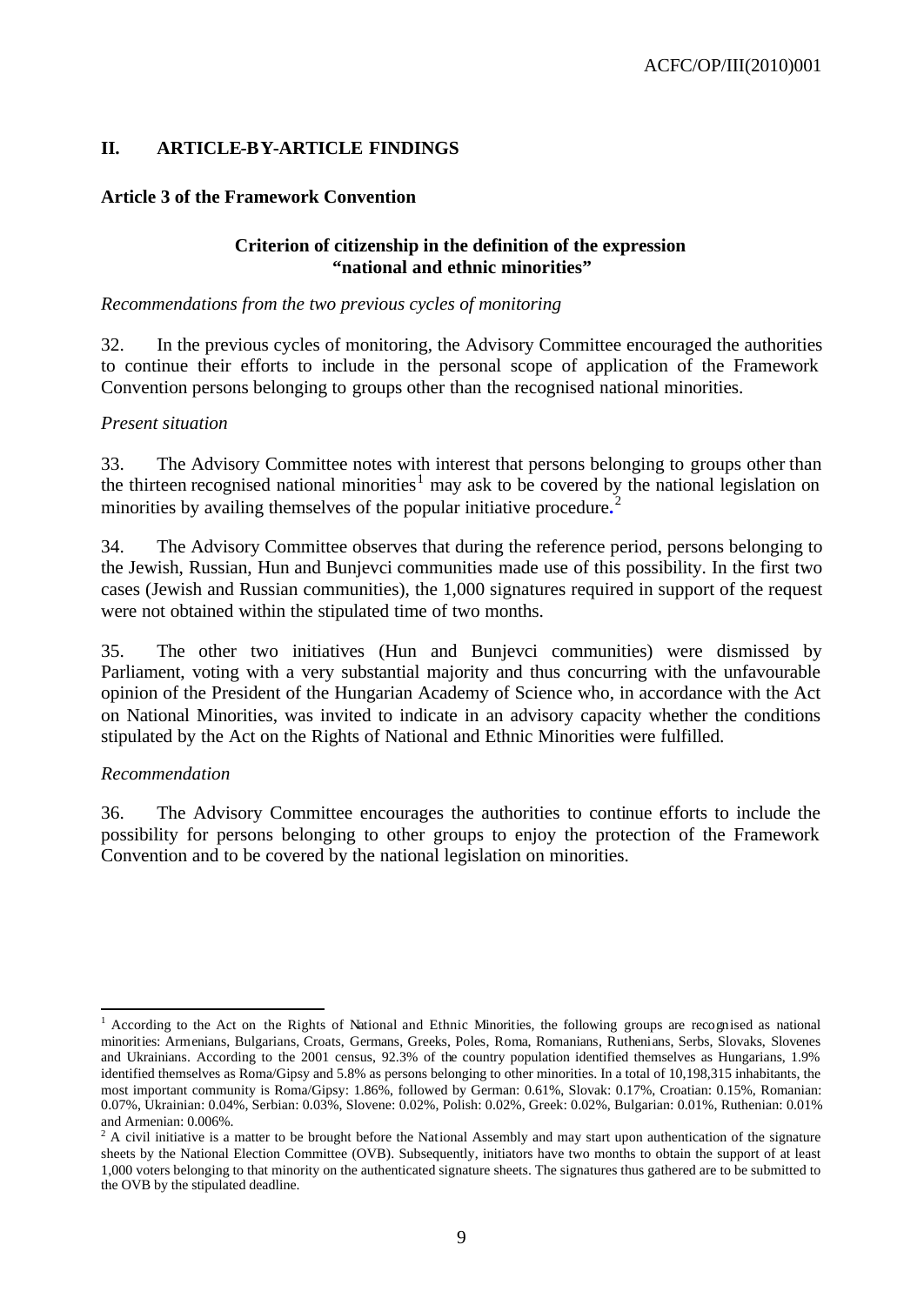## **List of voters for the election of national and ethnic minority self-governments**

### *Recommendations from the two previous cycles of monitoring*

37. In the previous cycles of monitoring, the Advisory Committee highlighted the need to find a solution to the problem of persons managing, through the openness of the electoral system, to create self-governments representing a minority with whom they had no links at all. It recommended that Hungary should combat abuse of the electoral system for minority selfgovernments by adopting the necessary legislative changes.

## *Present situation*

38. The Advisory Committee welcomes the legislative amendments made in 2005 which put an end to the problems found in previous cycles relating to the election procedure of minority self-governments. It notes that the new regulation introduced the institution of a "register of minority voters". Accordingly, only those Hungarian citizens who have voting rights to elect the representatives of a local self-government and a mayor, who belong to and identify themselves as belonging to a given national minority and are listed in the register of minority voters following a written declaration, have both active and passive rights to vote in the election of that minority self-government. Thus, only persons belonging to a given national minority may take part in the election of the self-government concerned. At the local level, on polling day, a minimum of 30 persons must be entered on the electoral list as candidates for the election to take place. The Advisory Committee recalls that it is important, when the register of minority voters is established, to respect compliance with the principles of self-identification and to follow the international standards on personal data protection.

39. The Advisory Committee notes with interest that, according to the information gathered from the representatives of the self-governments during its visit, the elections held in October 2005 at the local level under the new legislation in force allowed for a considerable reduction of the abuse identified in the past.

## *Recommendation*

40. The Advisory Committee encourages the authorities to continue their efforts to ensure that the next elections of self-governments comply with the principles of self identification and with the international standards on personal data protection to implement all legal safeguards so that they take place in full accordance with the principles of the Framework Convention.

#### **Data collection**

#### *Present situation*

41. The Advisory Committee notes that a new population census is planned in 2011 and that the authorities have already begun preparations. The Advisory Committee welcomes the fact that the representatives of the national minorities have been consulted on the wording of the open questions (which will be identical to those used in the 2001 census) and on the selected methodology. The representatives of minority self-governments confirmed to the Advisory Committee during its visit that the Statistics Office had involved them in its work on the next census, including the practical details. Optional and open questions have been agreed upon by the Statistics Office in consultation with representatives of minorities, as in 2001, with regard to an individual's identification with a minority, use of the mother tongue and the culture with which the respondent identifies. The Advisory Committee wishes to emphasise that the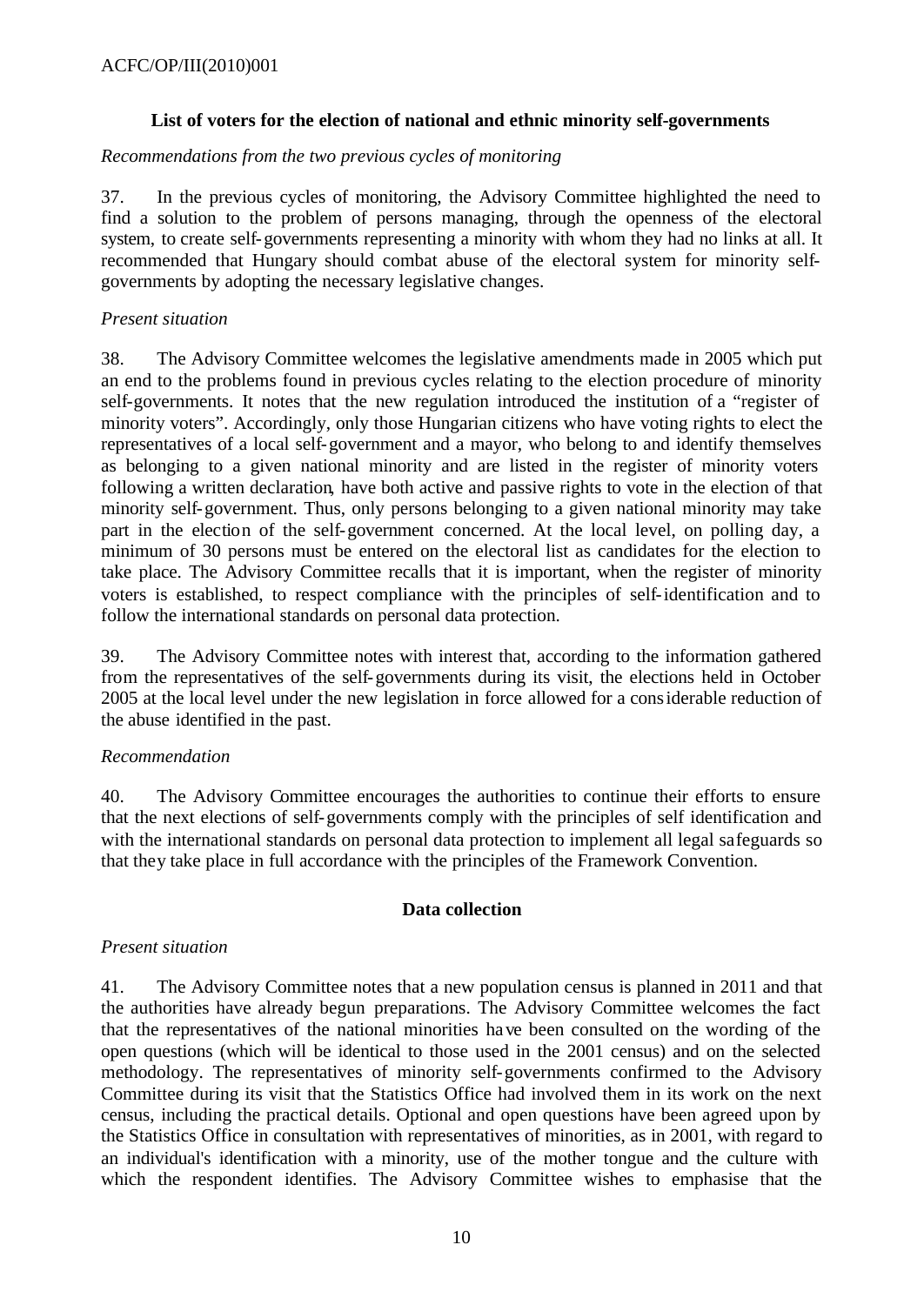questionnaire should also include the possibility for multiple identity affiliations (e.g. for children of mixed marriages) – in order for the census results to reflect each individual's actual choice. Public awareness campaigns and training sessions for census enumerators, which will include persons belonging to a national minority will be organised throughout the year.

42. The Advisory Committee draws the attention of the authorities to the need to raise awareness among persons belonging to national minorities, particularly via the media and in consultation with the representatives of the national minorities, about the importance of the census in order to promote optimal participation. This issue is of particular importance in the current climate of opinion towards the persons belonging to the Roma minority as these persons could be reluctant to register themselves as Roma.

#### *Recommendations*

43. The Advisory Committee invites the authorities to continue consulting the representatives of the national minorities throughout the preparatory phase of the next census in their efforts to carry out an accurate census.

#### **Article 4 of the Framework Convention**

#### **Institutional and legal developments in the area of discrimination**

#### *Recommendations from the two previous cycles of monitoring*

44. In the previous cycles of monitoring, the Advisory Committee pointed out shortcomings with regard to the inclusion of the prohibition of discrimination in the legislative framework. It stressed the need to develop measures to address discrimination in the areas of education, employment and housing, to step up co-operation and coordination between the different actors and to set up swiftly the independent authority provided for in the Law on Equal Treatment and the Promotion of Equal Opportunities.

#### *Present situation*

45. The Advisory Committee notes with satisfaction that substantial measures have been taken with a view to improving the legislative framework to prevent and combat discrimination and that the persons belonging to national minorities with whom it met during the visit, with the exception of the Roma minority, emphasised that they encountered no discrimination in their daily lives.

46. The Advisory Committee notes that the Equal Treatment Authority responsible for ensuring equal treatment, set up in 2005**,** is competent for receiving complaints and investigating matters on its own initiative. Its decisions are binding, it may impose fines<sup>3</sup> and publicly name perpetrators of discrimination. The Authority also gives opinions on draft legislation, makes proposals to the Government and checks whether companies fulfil their legal obligations in the area of equal opportunities.<sup>4</sup>

47. The Advisory Committee also notes with interest the latest developments since the setting up of the Authority, including the shifting of the burden of proof. In addition NGOs have

l

<sup>&</sup>lt;sup>3</sup> Ranging between 1,700 EUR and 2,650 EUR

<sup>4</sup> Following amendments to the 1993 Law on Equal Treatment and Promotion of Equal Opportunities, any company employing over 50 people must adopt an equal opportunities plan.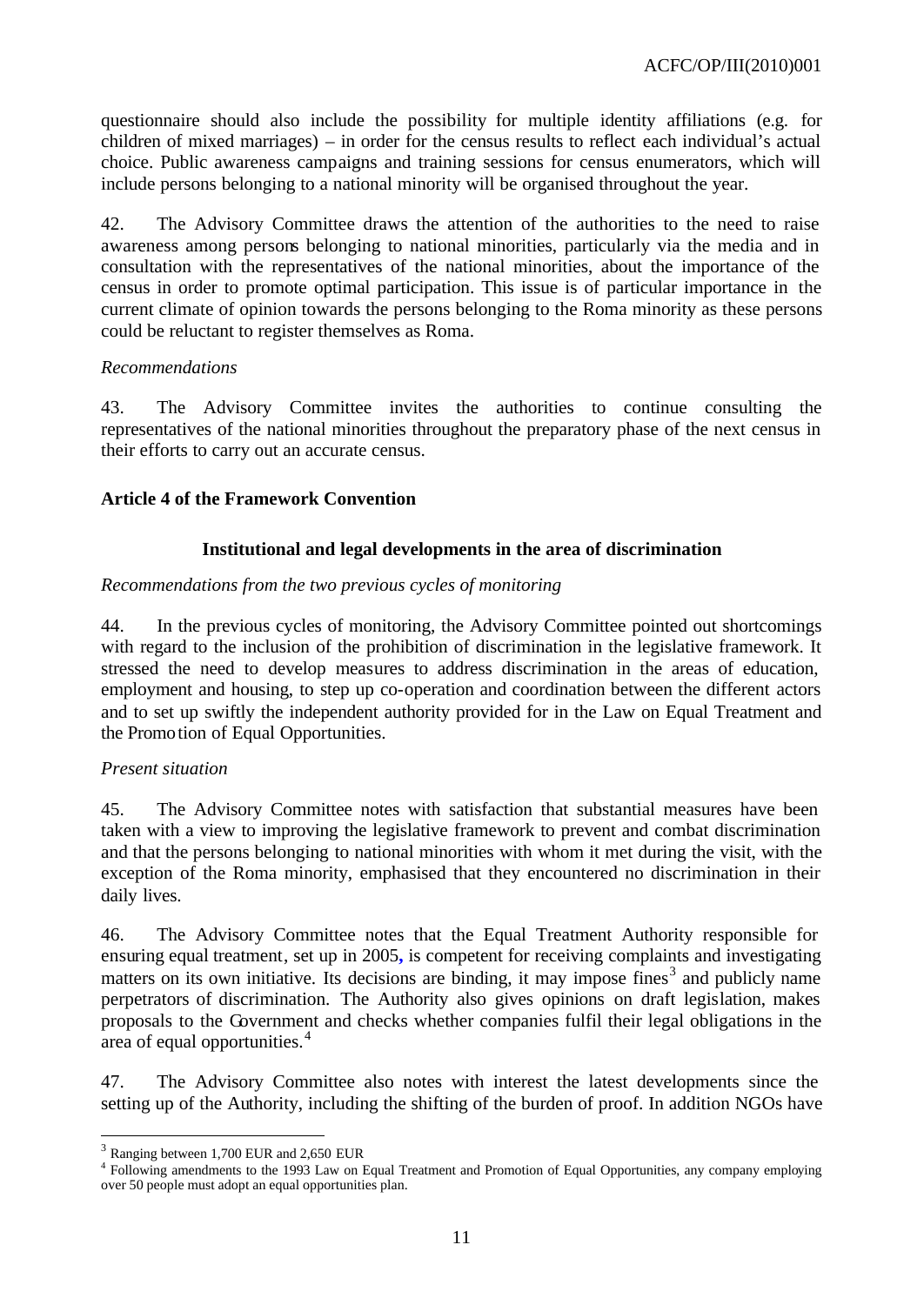the possibility to launch proceedings when they see a risk of discrimination, even when there is no identified victim.

48. The Advisory Committee also observes that a co-operation agreement has been signed by the Authority with the Equal Opportunities Offices existing in all 19 Hungarian counties aimed at facilitating access to remedies for victims outside the capital. Extensive publicity work has been carried out in the various media in order to raise awareness and inform a very wide audience of the remedies which exist in the event of discrimination.

49. The Advisory Committee notes that the number of complaints has increased considerably since  $2005$ .<sup>5</sup> According to the authorities, this reflects the effectiveness of this institution. The representatives of minorities have indeed emphasised the high quality of the work carried out by the Equal Treatment Authority. In most cases, the courts petitioned by plaintiffs seeking redress have confirmed the Authority's opinion. The Advisory Committee notes however that the increased number of complaints reflects that cases of discrimination occur in Hungary.

50. The Advisory Committee welcomes the support provided by the Government to the Anti-Discrimination Customer Service Network set up by the Ministry of Justice and Law Enforcement to help the Roma to bring proceedings in the event of discrimination. This Network was reinforced in 2009 through the hiring of 30 additional law specialists who operate in 47 municipalities.

## *Recommendation*

51. The Advisory Committee encourages the authorities to continue to take measures to combat discrimination. It calls on the authorities to maintain their support for the Equal Treatment Authority's activities by continuing to provide it with the necessary human and financial resources.

#### **Situation of Roma**

## *Recommendations from the two previous cycles of monitoring*

52. In the previous cycles of monitoring, the Advisory Committee stressed that serious problems subsisted with regard to Roma, particularly concerning acts of discrimination against them, and it referred to the difficulties faced in different sectors, such as education, employment, housing and health. It encouraged the authorities to step up their efforts to enable all Roma to enjoy decent living conditions.

## *Present situation*

53. The Advisory Committee notes that for some years now the authorities have made increased efforts to combat discrimination and integrate Roma into society. The legislative framework has been consolidated and, in 2007, Parliament passed a Resolution on the Strategic Plan to implement the Decade of Roma Integration programme for 2007-2015,<sup>6</sup> laying down a set of tasks geared to equal treatment in the area of education, employment, housing and access to health care. The Plan also involves the media and civil society in promoting the integration of

l 5 491 complaints were dealt with in 2005, 592 in 2006, 756 in 2007 and 1153 in 2008.

<sup>&</sup>lt;sup>6</sup> Declaration of the Decade of Roma Inclusion was signed in Sofia, Bulgaria, on February 2, 2005 by the Prime Ministers of Bulgaria, Croatia, the Czech Republic, Hungary, "the former Yugoslav Republic of Macedonia", Montenegro, Romania, Serbia, Slovakia. Three other States (Albania, Bosnia and Herzegovina, and Spain) joined the "Decade" later.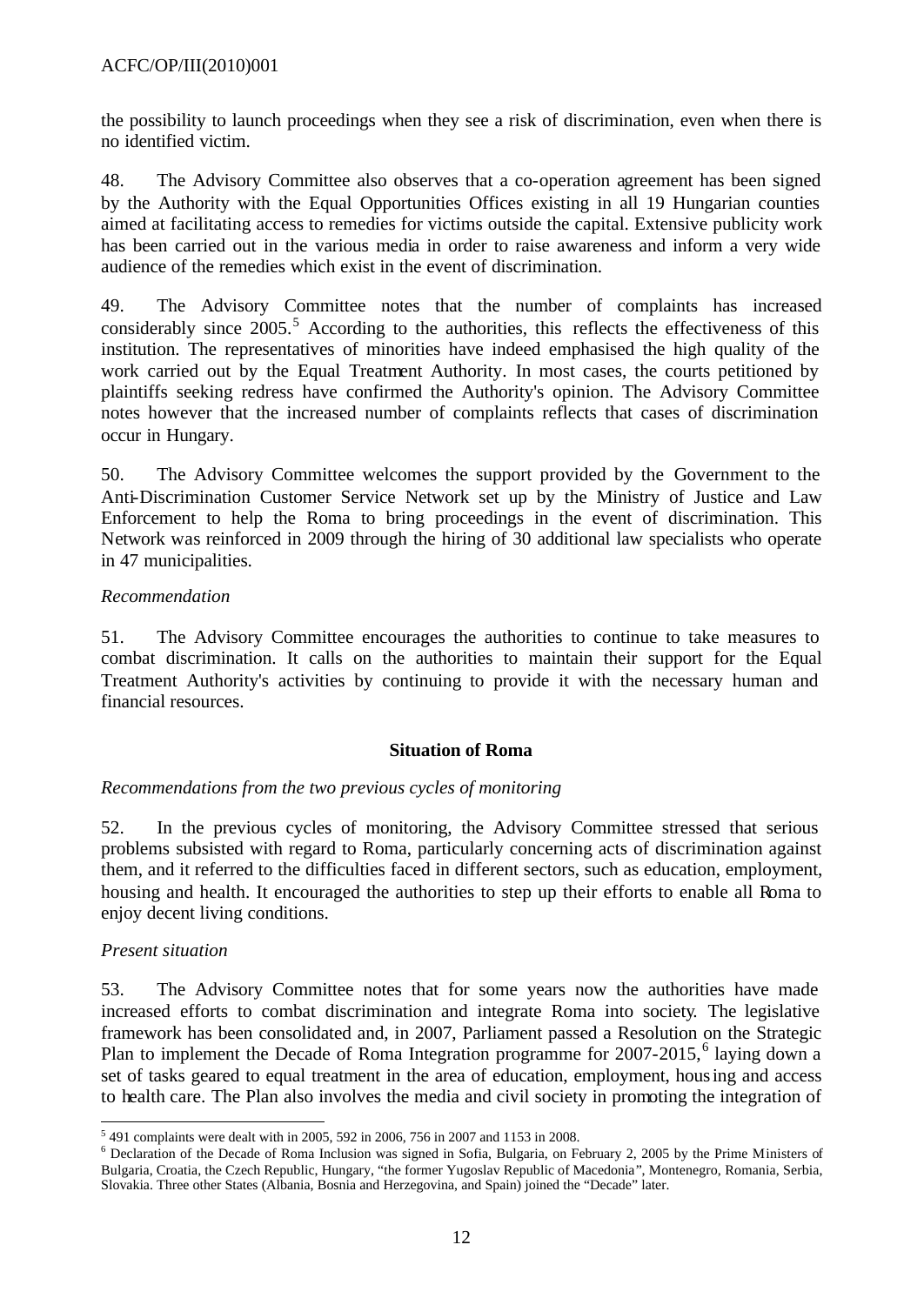Roma. In addition, in May 2008, an Inter-ministerial Commissioner on Roma Affairs was instituted to coordinate the State tasks pertaining to Roma issues.

54. Nevertheless, the Advisory Committee notes with regret that the situation of Roma only seems to improve very slowly and they still face discrimination and difficulties in different sectors, in particular in employment, education and housing (see comments on Article 15, paragraph  $128$  to  $133$ ).<sup>7</sup>

55. A number of sources concur that it is extremely difficult for the Roma to obtain employment. NGO representatives met during the visit mentioned, for instance, frequent instances of people of Roma origin arriving for a job interview previously arranged by telephone only to be systematically told that the job vacancy had already been filled. It is with concern that the Advisory Committee hears from different sources, like the European Committee of Social Rights,<sup>8</sup> that despite the measures taken to encourage the employment of the most vulnerable groups, persons belonging to the Roma are more often discriminated against in the labour market than others.<sup>9</sup> <sup>10</sup>

56. The Advisory Committee further notes that the authorities reformed the health system in 2006 and instructed a supervisory authority to receive complaints and to fine health care providers and publicly name them if the rights of patients are infringed. The Advisory Committee notes, according to the data available to it, that there are very few complaints of direct discrimination on grounds of ethnic origin. Nevertheless, it is concerned by the fact that Roma still suffer from discrimination, despite the different programmes set up by the authorities to raise awareness among medical staff of the specific problems of the Roma.

#### *Recommendation*

57. The Advisory Committee urges the authorities to exert more efforts to prevent, to combat and to sanction the inequality and discrimination suffered by the Roma. The authorities should step up their efforts to improve the living conditions of Roma and to promote their integration into society.

#### **Ethnic data collection**

#### *Recommendations from the two previous cycles of monitoring*

58. In the previous cycles of monitoring, the Advisory Committee stressed the need for reliable data in order to implement the Framework Convention by the collection of statistical data in various fields or by other means, such as findings based on *ad hoc* studies and special surveys or opinion polls.

#### *Pret situation*

l

59. The Advisory Committee notes with interest that the Hungarian National Statistical Office, relying on the results of the 2001 population census, regularly issues analyses

 $7$  For more details on unemployment attainment among persons of Roma origin, see the UNDP Vulnerability Study in relation to the Decade of Roma Inclusion 2005, UNDP groups in Central and South East Europe, Statistical Profile.

<sup>&</sup>lt;sup>8</sup> European Social Charter, Conclusions XIX-2, Hungary, article 1 paras. 1 and 2

<sup>&</sup>lt;sup>9</sup> The State Report indicates that, in addition to the Roma population, discrimination in the labour market affects women aged over 50 years, persons with dependent children and persons with disabilities.

<sup>&</sup>lt;sup>10</sup> See also European Union Agency for Fundamental Rights (FRA), Data in Focus Report, The Roma, 2009: according to the FRA, 62% of the persons belonging to the Roma minority reported having been discriminated in the previous 12 months.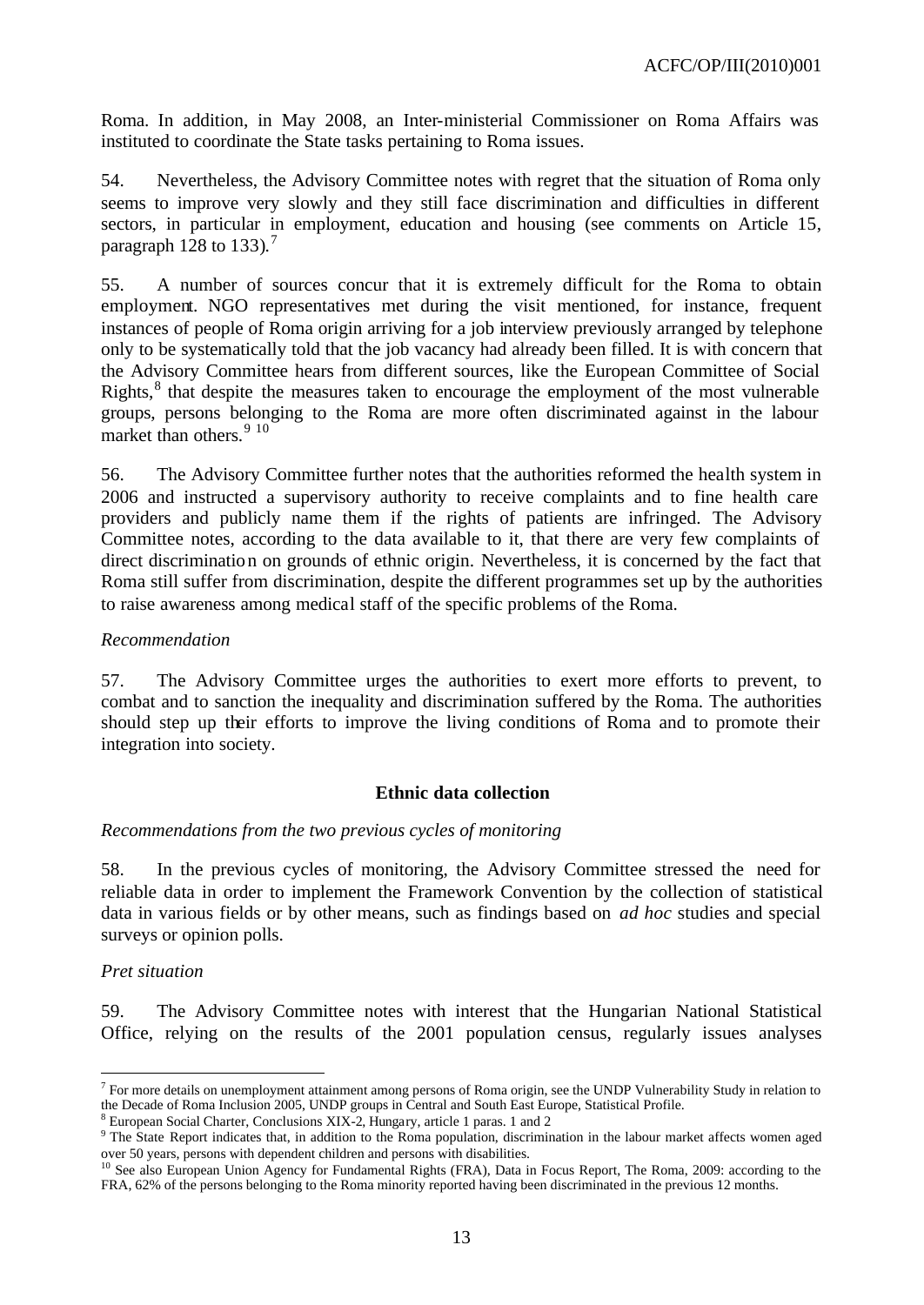disaggregated by areas such as age, sex, education, employment, occupational qualifications, civil status, etc. on the situation of persons belonging to national minorities. The demographic situation of minorities has also been the subject of studies conducted by the National Minorities Research Institute and the Hungarian Academy of Science.

60. The Advisory Committee takes note of the preparation of a National Segregation Database which, according to the authorities is to be an important element in the 2010-2011 Action Plan to implement the Strategic Plan of the Decade of Roma Inclusion Programme, having won support from the European Commission's Progress Programme. The major goal of the project is to prepare, based on data on population, schooling, employment, etc. available in the National Statistical Office, maps showing segregated settlements and discriminatory sectors for the entire country.

61. More generally, the Advisory Committee recalls the importance to collect further information on the situation of national minorities, while fully respecting international standards in the field of personal data protection.

## *Recommendation*

62. The Advisory Committee encourages the authorities to continue with their efforts to ascertain the impact of policies on the socio-economic position of national minorities in all relevant fields and to this end, develop adequate methods of ethnic data collection while fully respecting the principle of self-identification and in accordance with international standards of personal data protection.<sup>11</sup>

## **Article 5 of the Framework Convention**

## **Conditions enabling minorities to maintain and develop their culture**

#### *Recommendations from the two previous cycles of monitoring*

63. In the previous cycles of monitoring, the Advisory Committee encouraged the authorities to take adequate measures in order to ensure that the Roma were better protected against the discrimination they faced in different fields.

#### *Present situation*

l

64. The Advisory Committee is pleased to note that the authorities continue to provide various forms of assistance to national minorities, such as support for drama festivals, art exhibitions and other artistic events, museums, cultural centres, etc.

65. The Advisory Committee also notes with interest that the reform of the system regulating the minority self-government made in 2005 henceforth guarantees them functional and financial independence, particularly in the sphere of culture. Several minority self-governments have thus purchased, managed and administered a variety of cultural institutions.

66. Nonetheless, representatives of various national minorities have complained of a significant reduction for several years in the official grants. According to them, the budgetary

 $11$  See for instance the Convention for the Protection of Individuals with regard to Automatic Processing of Personal Data (ETS 108) and the Committee of Ministers Recommendation (97) 18 on the protection of personal data collected and processed for statistical purposes.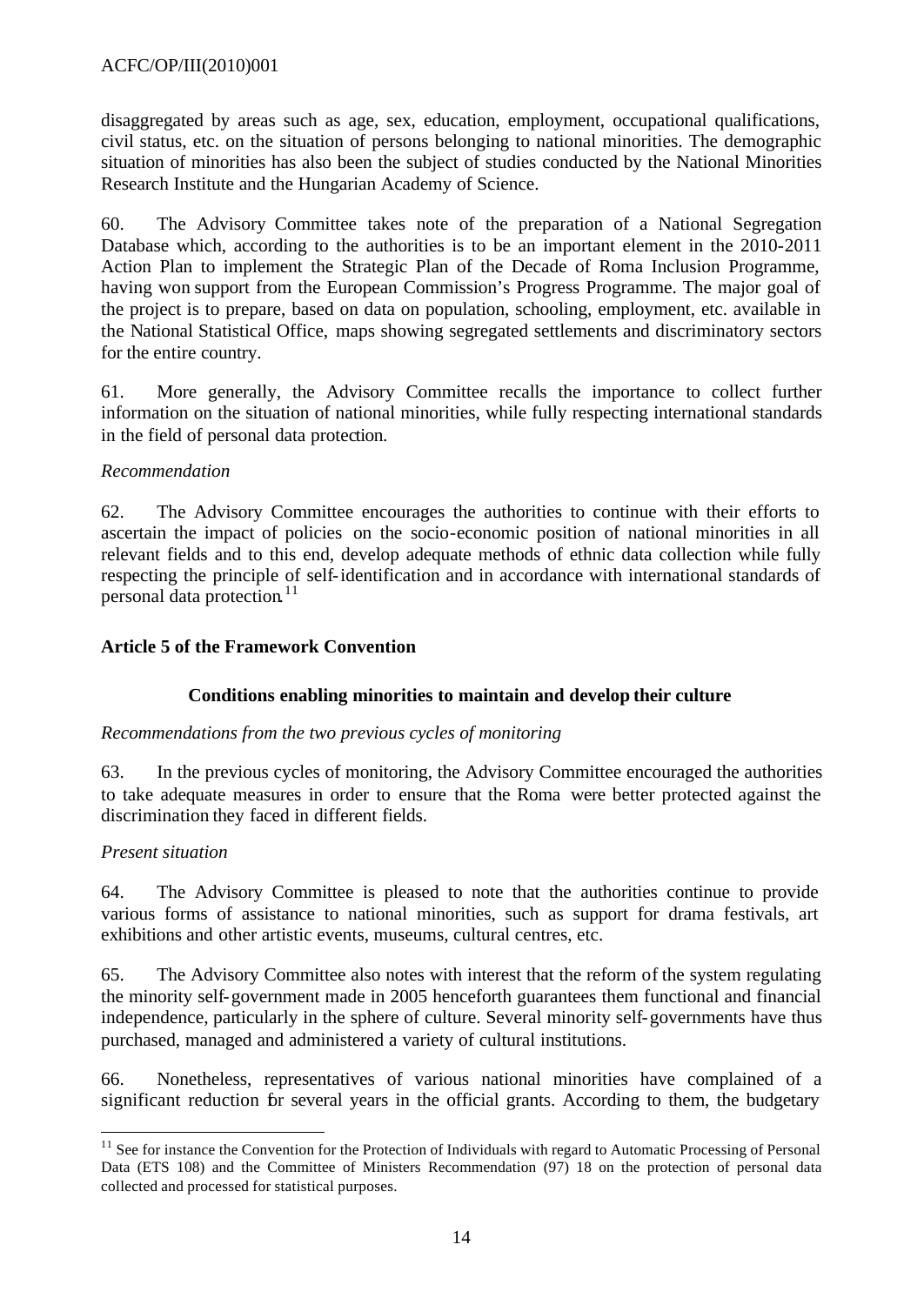cuts will have negative consequences on sustainability of cultural activities in the future. The Roma in particular consider that the efforts undertaken to preserve their identity and culture are inadequate. The Advisory Committee considers it important that the authorities pay particular attention to the impact of the economic crisis, which can affect disproportionally persons belonging to national minorities.

67. The Advisory Committee, while noting the resources deployed by the authorities to preserve and promote the cultural heritage of the Roma, considers the highly vulnerable situation of this group, as requiring major sustained support.

### *Recommendations*

68. The Advisory Committee invites the Hungarian authorities to maintain their support for the cultural activities of the national minorities' organisations and to ensure that budgetary cuts will not affect disproportionally persons belonging to national minorities.

69. The Advisory Committee invites the authorities to pay particular attention to the needs of the Roma regarding the preservation and the development of their identity and culture.

## **Article 6 of the Framework Convention**

## **Interethnic and intercultural relations**

#### *Recommendations from the two previous cycles of monitoring*

70. In the previous cycles of monitoring, the Advisory Committee invited the Hungarian authorities to continue their efforts particularly through education and media and to inform the public about the history and culture of minorities.

71. The Advisory Committee also recommended to the authorities to monitor acts of police brutality against Roma and, where appropriate, take the necessary legal action against police officers as well as carry out human rights awareness and training initiatives for the police.

#### *Present situation*

l

72. On a general level, the Advisory Committee notes with interest that the representatives of national minorities, who do not belong to the Roma, did not report intolerance towards members of their communities. It also notes, in connection with the European Union's European Year of Intercultural Dialogue 2008, numerous events were organised in media and schools in order to promote and highlight the cultural and linguistic diversity of Hungarian society. It also observes that new legislative measures were taken in 2006 to combat anti-Semitism. 12

73. Nevertheless, the Advisory Committee is deeply concerned by an alarming increase in violence towards the Roma. According to various sources, the Roma, already frequently stereotyped, have been victims of intolerance, insults and racist acts. Interlocutors of the Advisory Committee believed that intolerance towards Roma is widespread in Hungarian society and that public opinion is distrustful and vindictive towards them. The Advisory Committee recalls that integration involves duties for both the minorities and all of society. This

 $12$  See also Fourth Report on Hungary adopted by the European Commission against Racism and Intolerance (ECRI) on 20 June 2008.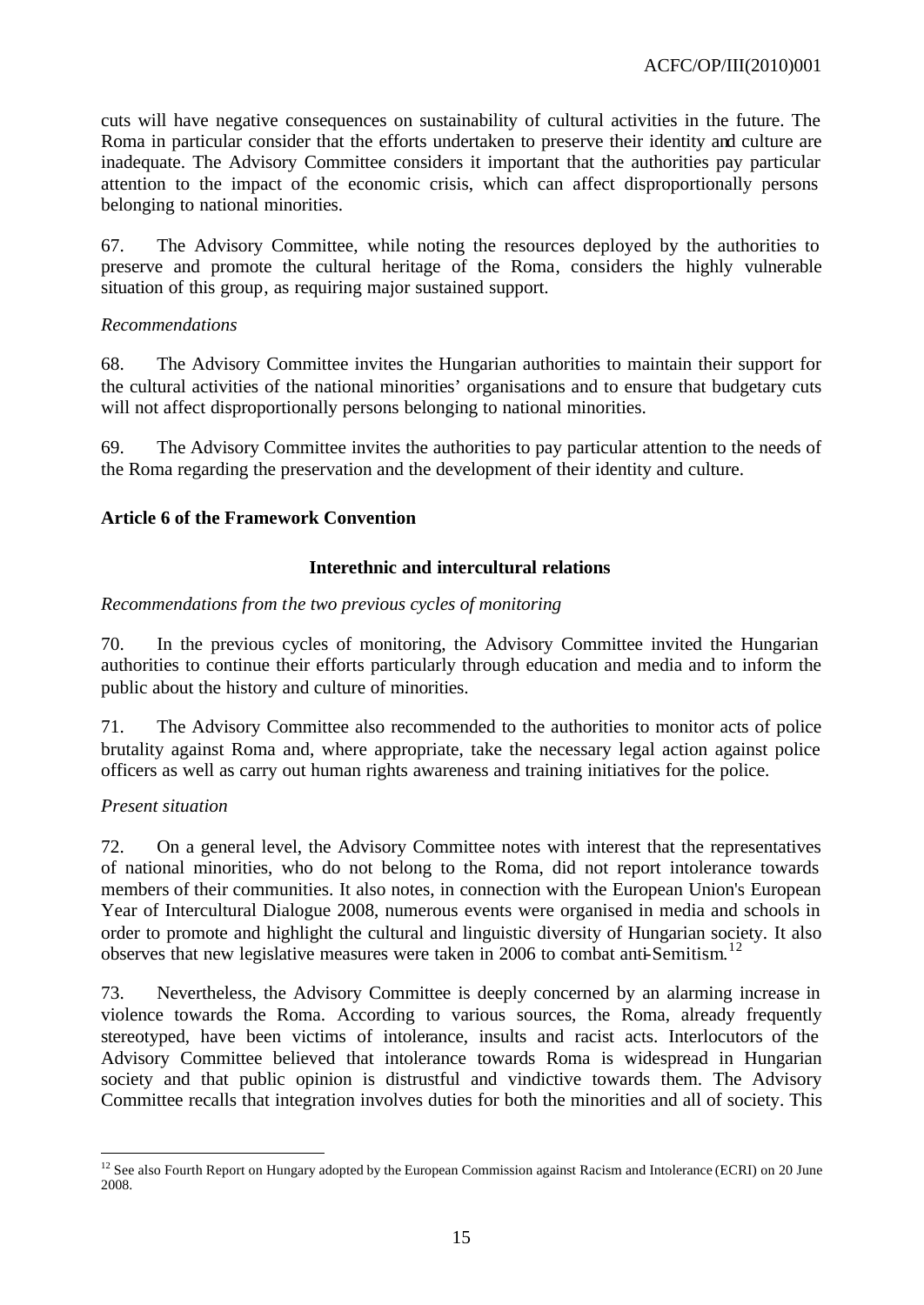requires, in particular, an open attitude and willingness to work together in the interest of a cohesive society.

74. The Advisory Committee is deeply concerned by violent attacks targeting the Roma community, including the murders of Roma committed recently. It notes the Government statement to the effect that it has prioritised the rapid investigation of these crimes, including by recruiting 100 additional investigators, that led to the arrest of four suspects in August 2009.<sup>13</sup> It notes that, despite these arrests, there is still a climate of fear within the Roma community and that Roma self-defence groups have been established in certain villages. The Advisory Committee takes note of the letter by the Council of Europe Commissioner for Human Rights to the Hungarian Prime Minister where he states that "these crimes should be subject to effective investigation by competent authorities and that racist motivation in the context of criminal law should constitute an express aggravating circumstances".<sup>14</sup>

75. Since its creation in 2007, the Hungarian Guard (Magyar Garda), has organised numerous public rallies throughout the country, including in villages with large Roma populations, during which members of the Hungarian Guard parade in matching, paramilitarystyle black boots and uniforms, with Nazi insignia and flags. Even though this paramilitary association was banned by a court decision in July 2009, similar demonstrations with guards in uniform continue to take place and the Advisory Committee is concerned by this threatening behaviour. In November 2009 in Sajobabony, according to numerous sources, discriminatory conduct was displayed by police called by the radical party Jobbik to a clash between Roma and party sympathisers wearing uniforms similar to those of the Hungarian Guard. It appears that, instead of protecting the Roma from the demonstrators who were insulting and threatening them, the police arrested several Roma but did not take any action against the persons parading in banned uniforms. The police apparently justified their actions by stating that complaints from residents had related only to Roma.

76. The Advisory Committee is also concerned by the worrying rise in racism and intolerance in public statements. According to several interlocutors of the Advisory Committee, racist articles insulting Roma had been published in certain privately-owned media and were circulating on the Internet. It would also appear that media often emphasise, without any apparent need, the ethnic origin of alleged perpetrators of criminal offences if they are Roma.

77. The Advisory Committee is also deeply concerned by the fact that intolerance and prejudice towards Roma are being fanned by the statements of certain extreme right-wing politicians. Several NGOs felt that neither the Government nor the traditional political parties were firm enough in condemning these acts. The Advisory Committee considers that such complacency could lend legitimacy to xenophobic and racist speech and aggravate the particularly intolerant climate towards the Roma minority currently prevailing in Hungary.

78. The Advisory Committee was informed that current legislation makes it extremely difficult to punish hate speech. It notes that previous initiatives aimed at imposing stricter sanctions in case of incitement to racial hatred failed to obtain the two-thirds majority required to amend the Constitution. The limitations, which may be imposed on freedom of expression are interpreted by the Constitutional Court in such a way as to give very broad guarantees of the right to freedom of expression. These limitations only cover dangerous conduct posing an

l **<sup>13</sup>** The rising number of violent attacks against Roma became a big issue in Hungary after the murder of nine persons in late 2008 and 2009.

**<sup>14</sup>** See the letter of 22 October 2009 of the Council of Europe Commissioner for Human Rights to the Prime Minister of Hungary.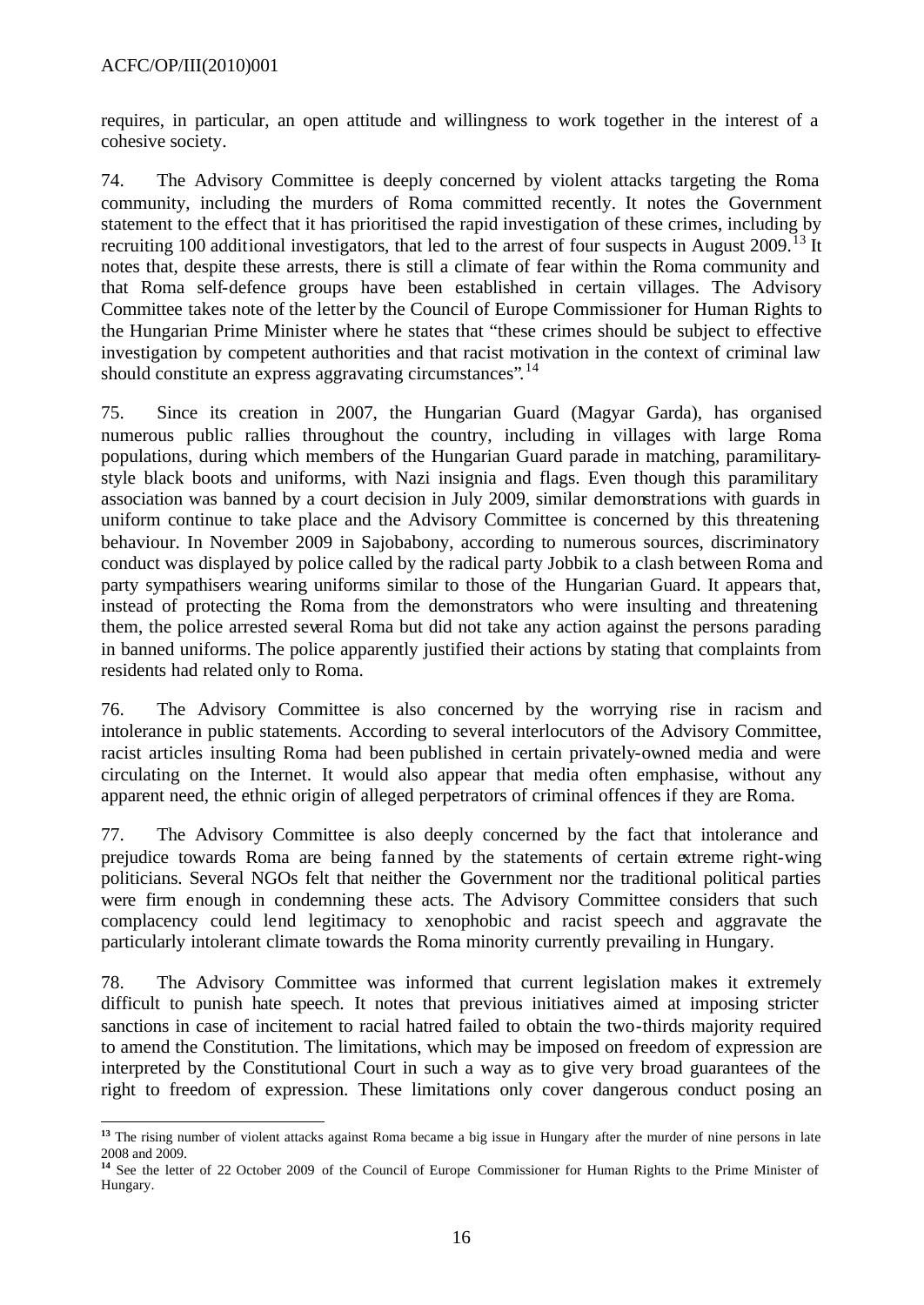immediate potential threat to public order by provoking violent acts. This situation may give the perpetrators of hate speech a general feeling of impunity.

## *Recommendations*

79. The Advisory Committee urges the authorities to take more resolute measures to combat all forms of intolerance including in political discourse, and take further steps to promote mutual understanding and respect, especially with regard to Roma. These efforts should include measures at local level, both in respect of local authorities and the local population. The authorities must effectively prevent, investigate and sanction all forms of discrimination by members of the police force. Furthermore the Advisory Committee invites the authorities to take the necessary steps to ensure that the prohibition of demonstrations, such as those by the Hungarian Guard in its various guises, is effectively implemented.

80. The Advisory Committee invites the authorities to take measures to combat the dissemination of stereotypes or hate speech by certain privately owned media, while fully respecting the editorial independence of the media. In addition, the authorities are invited to encourage the media to play a more positive role in promoting mutual understanding and respect.

81. The Advisory Committee calls on the authorities to envisage measures for combating and sanctioning the use of hate speech in political discourse.

#### **Police**

82. The Advisory Committee notes with concern that racially-motivated abuse by members of the police force is still reported. In particular, representatives of the Roma reported several cases in which the Roma had suffered from racist attitudes and brutal treatment from members of the police force.

83. The Advisory Committee is also deeply concerned by the Government's weak response to the actions of demonstrators behaving like a paramilitary fraction and expressing their racist views in public, allegedly without intervention of the police. The Advisory Committee considers that banning the wearing of the uniform by such groups is not a sufficient response to combat these provocations. More resolute measures are required.

84. The Advisory Committee notes that, for several years now, the authorities have made substantial efforts to curtail abuse on the part of the police. These efforts included stepping up the recruitment of Roma police officers, training in human rights, systematically punishing police officers found guilty of discriminatory acts; setting up, in 2008, the Independent Police Complaint Committee (IPCC), responsible for receiving complaints against the police. According to various sources, this Committee seems however not to be effective, one reason being that its members have no access to the procedural files required to carry out in-depth investigations. On the other hand, the Advisory Committee notes the recent decision of the Head of the National Police who approved the conclusions of the Independent Police Complaint Committee and initiated disciplinary procedures against the police officers.<sup>15</sup>

l <sup>15</sup> In February 2010, the Head of the National Police, approving the resolution of the Independent Police Complaint Committee (IPCC) on the violation of the fundamental rights of the victims in the murder committed in Tatarszentgyörgy on 23 February 2009, adopted an administrative decision in which he approved the findings of the IPCC and noted that disciplinary procedures were initiated against two police officers who were held accountable for the failures.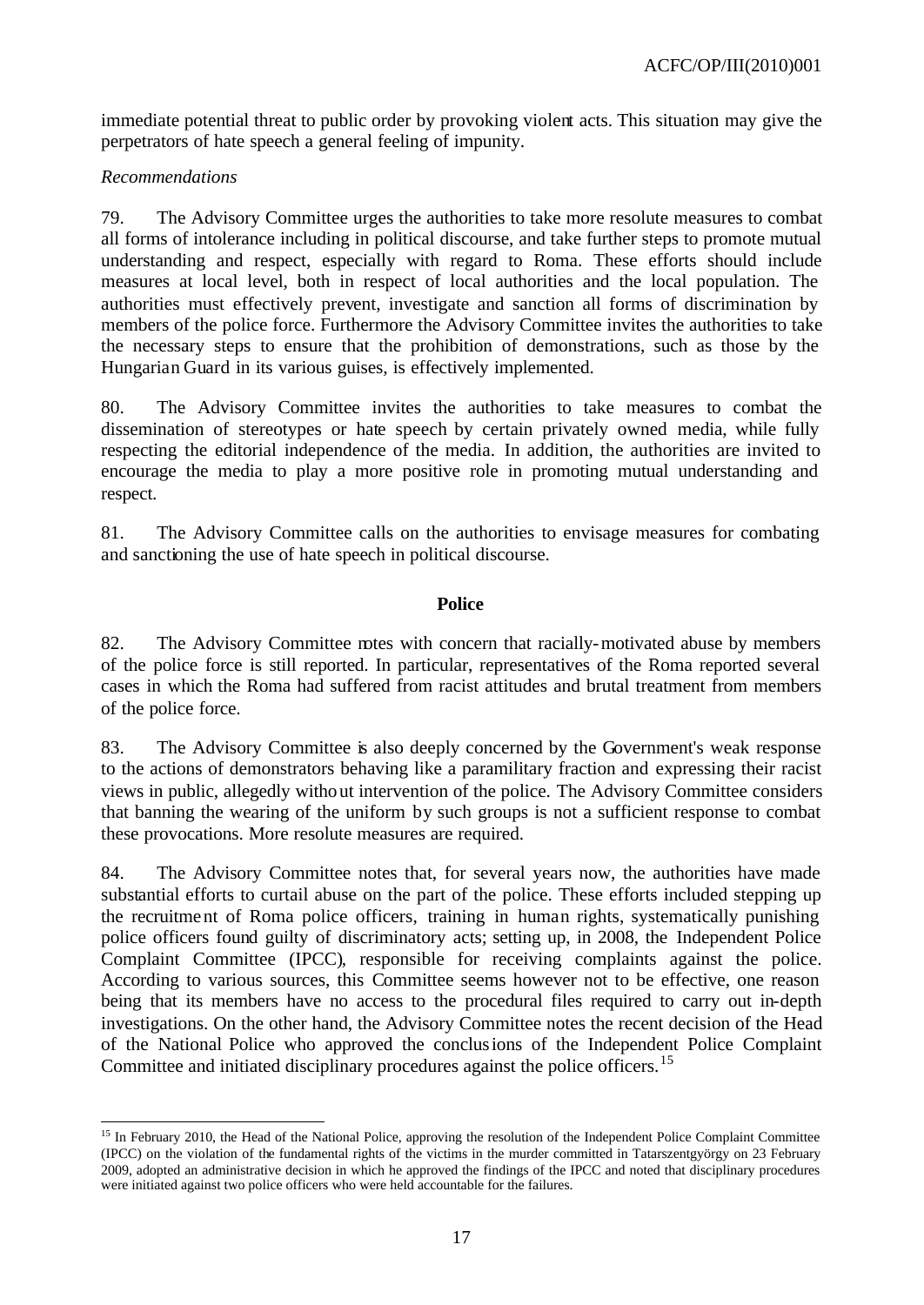## ACFC/OP/III(2010)001

85. Notwithstanding the measures taken, the Advisory Committee notes that discriminatory behaviour on the part of the police remains a major problem.

## *Recommendations*

86. The Advisory Committee calls on the authorities to carry out effective investigations and punish all instances of abusive conduct and discriminatory acts by police officers. The Independent Police Complaint Committee must be given additional means of monitoring and investigating the conduct of police officers.

87. The authorities must continue to promote the recruitment of members of national minorities, especially Roma, within the police. They should build on existing efforts to train police officers in the area of human rights, including minority rights. It is furthermore of the utmost importance to ensure regular dialogue and co-operation between the police and persons belonging to national minorities.

88. The Advisory Committee urges the authorities to take adequate measures to ensure that the members of the police force behave professionally in the face of racist conduct inciting hatred during meetings, parades or any other demonstration.

## **Article 9 of the Framework Convention**

## **Legal framework for access of persons belonging to national minorities to the media**

## *Recommendations from the two previous cycles of monitoring*

89. In the previous cycles of monitoring, the Advisory Committee recommended that the authorities maintain, if not increase, the financial and technical support provided for the broadcasting of radio and television programmes for persons belonging to national minorities.

90. As timeslots reserved for minority programmes did not facilitate an optimal number of viewers or listeners, the Advisory Committee invited the authorities to review the timeslots of those programmes in consultation with the national bodies representing minorities.

#### *Present situation*

91. The Advisory Committee is pleased to note that radio and television channels continue to broadcast in the languages of national minorities. It notes in particular that, following amendments to the law on minorities, an independent budget has been allocated since 2005 for the purpose of guaranteeing the creation and dissemination of high-quality programmes for minorities, launching a new public radio channel in minority languages and broadcasting several programmes intended specifically for the Roma.

92. Nevertheless, the Advisory Committee was informed that the budget allocated to State television in 2010 would be heavily cut. It further noted claims that the State television authorities may stop creating new programmes for national minorities and content themselves with broadcasting repeats of old programmes. The Advisory Committee is concerned that State television authorities, in doing so, would not be complying with the Law on the Media. Taking note of the political will of the Government to monitor closely the evolving situation together with the representatives of minority self-governments, the Advisory Committee invites the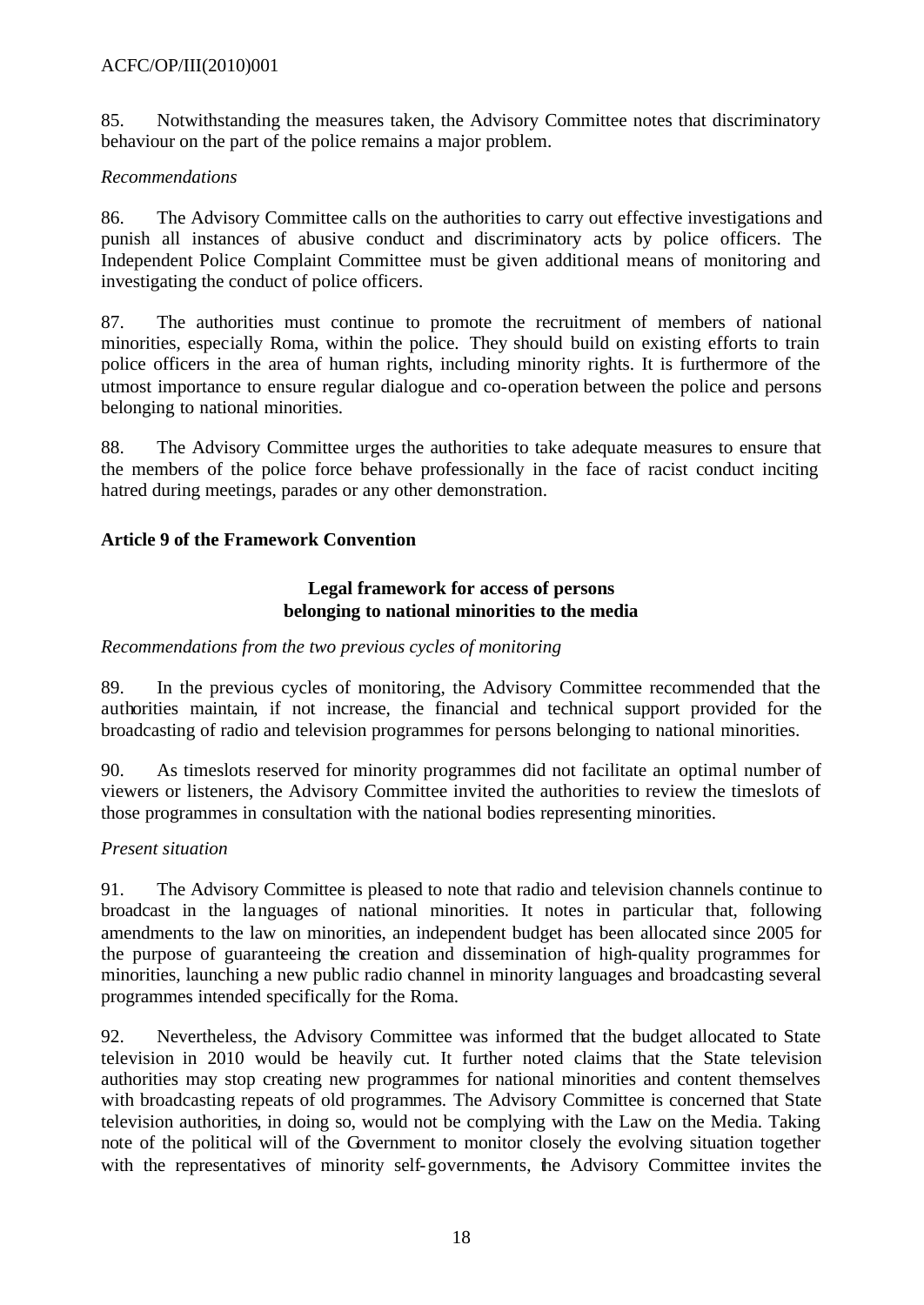Hungarian authorities to take the necessary steps to ensure that members of national minorities are not unduly affected by the budgetary trade-offs under discussion.<sup>16</sup>

93. Furthermore, according to information received from representatives of national minorities, programmes by, for and about national minorities are still broadcast at off-peak times when few persons are able to watch them. The Advisory Committee regrets that this situation, criticised by representatives of national minorities for many years, remains unchanged. It notes that the Working Group on the media, set up in 2008 under the responsibility of the Secretary of State for Minorities, has not managed to reach an agreement with the State television authorities on this issue despite several attempts. The Advisory Committee reiterates its view that the Hungarian authorities should take adequate measures to enable members of national minorities to watch the programmes intended for them.

#### *Recommendations*

94. The Advisory Committee calls on the authorities to ensure scrupulously that public television broadcasting complies with its legal obligations and continues to produce and disseminate minority language programmes in line with relevant legislation.

95. In addition, the authorities should take resolute measures to find a solution to the problem of the broadcasting times of programmes intended for minorities in consultation with the representatives of minorities.

#### **Article 10 of the Framework Convention**

#### **Use of minority languages in relations with administrative authorities**

#### *Recommendations from the two previous cycles of monitoring*

96. In the previous cycles of monitoring, the Advisory Committee noted that the Hungarian legislative framework was compatible with the Framework Convention and requested that the authorities continue their efforts to encourage the use of minority languages in relations with administrative authorities.

#### *Present situation*

97. The Advisory Committee is not aware of any particular problem in this area. It notes with interest that the possibility of using minority languages in public bodies and administrative procedures was extended in 2008 to the Romani and Beash languages, in the hope of improving the social integration of the persons who use these languages.

#### *Recommendation*

l

98. The Advisory Committee recommends that the authorities continue to encourage persons belonging to national minorities to use their own language when dealing with administrative authorities.

<sup>&</sup>lt;sup>16</sup> The Law on the Media places an obligation on State radio and television to create and disseminate programmes in minority languages.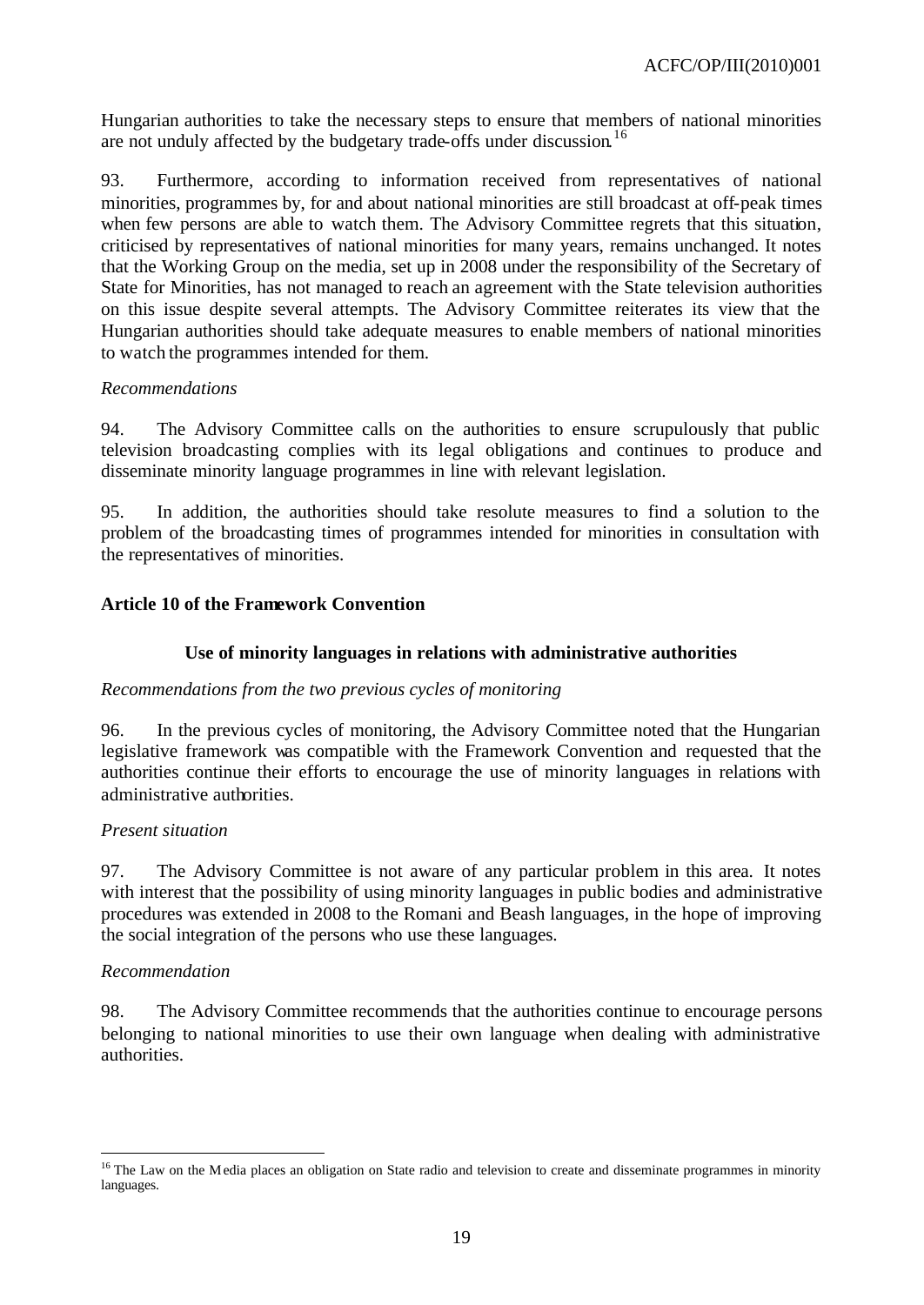## **Article 11 of the Framework Convention**

## **Use of the name and first names in minority languages**

## *Recommendations from the two previous cycles of monitoring*

99. In the previous cycles of monitoring, the Advisory Committee recommended that the authorities continue their efforts to train officials responsible for the registration of surnames and first names in order to raise their awareness of the importance of the registries compiled by the minority self-governments.

## *Present situation*

100. The Advisory Committee is not aware of any particular problems in this area. It is pleased to note that specific training courses have been introduced to enable officials to use the new computerised system for birth and marriage registries which includes translations of all the surnames and first names compiled by the minority self-governments. Furthermore, the Advisory Committee welcomes the fact that, since 2007, the register of official geographical names also includes names in the minority languages.

## *Recommendation*

101. The Advisory Committee recommends that the authorities continue their efforts to ensure the implementation of Article 11 of the Framework Convention as regards the proper use and registration of names and first names.

## **Article 12 of the Framework Convention**

## **Situation of Roma children in the sphere of education**

#### *Recommendations from the two previous cycles of monitoring*

102. In the previous cycles of monitoring, the Advisory Committee recommended that the Hungarian authorities put an end to the unjustified and frequent placement of Roma children in specialised teaching establishments for mentally disabled children and eliminate the various forms of segregation suffered by Roma in the sphere of education.

103. The Advisory Committee called for the reinforcement of relevant legislation with a view to ensuring its proper implementation in practice and supervising local authorities' actions in organising education, by providing, for example, for the possibility of imposing fines and other sanctions when exclusion or discrimination were practised. The Advisory Committee also requested the Hungarian authorities to modify the decision-making mechanism for the granting of private pupil status.

#### *Present situation*

104. The Advisory Committee notes with deep concern that Roma children still face serious difficulties in the education system. The rates of Roma children attending schools are, throughout the country, considerably lower than those of other children, particularly where girls are concerned, notwithstanding the various remedial tuition programmes and grants provided for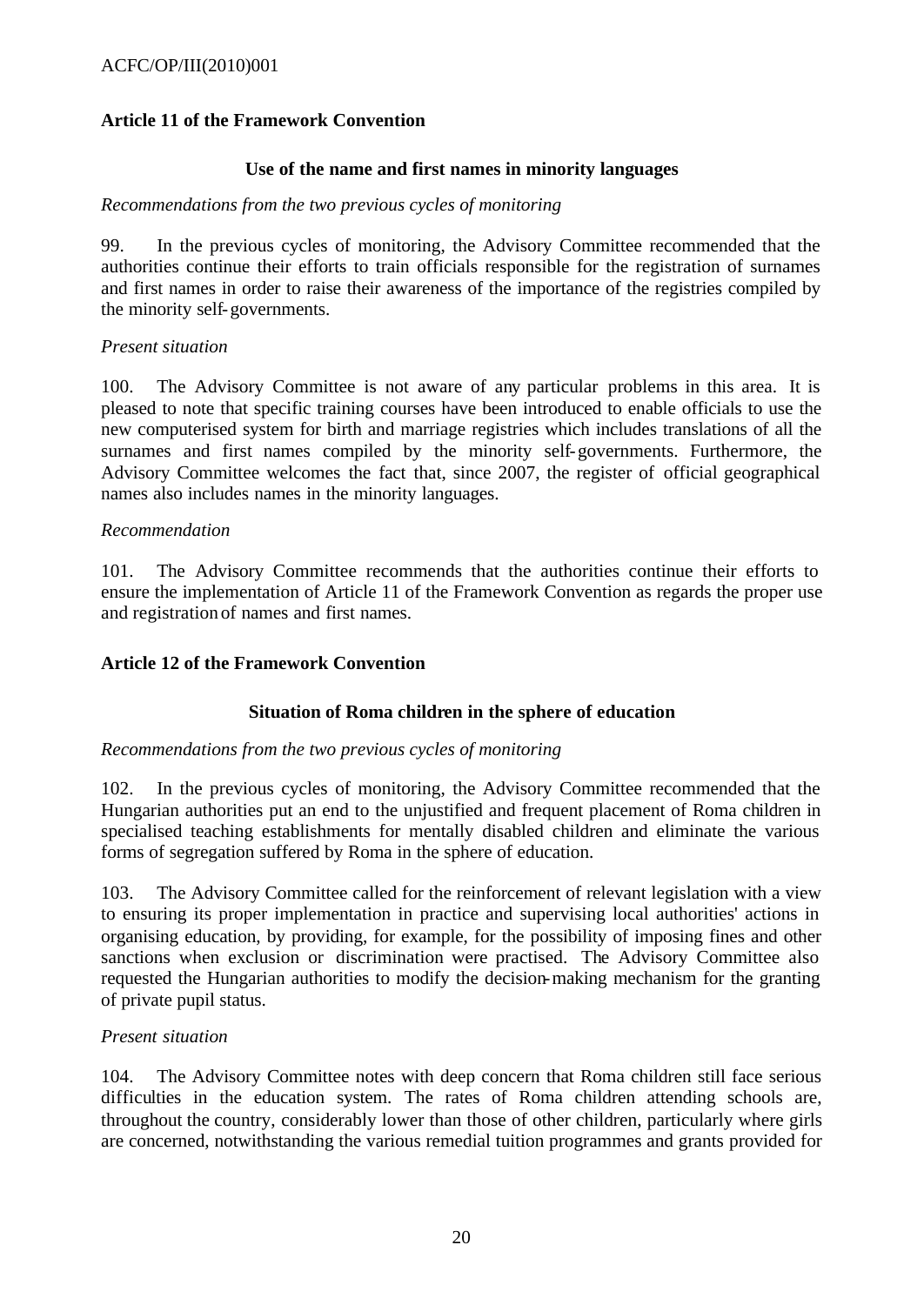young Roma wishing to pursue higher education.<sup>17</sup> It notes that although a relatively high proportion of Roma children enter primary school, there is still a high drop out at the end of primary schooling (see also Article 15, paragraph 128 to 133).

105. The Advisory Committee is particularly worried by the fact that, despite the central authorities' clear political will to put a definitive end to the phenomenon, the overall segregation of Roma children being placed in special schools or within public schools, subsists in practice.<sup>18</sup> This practice is not compatible with the Framework Convention.

106. The Advisory Committee is concerned by the fact that there are still a large number of schools in which the majority of pupils are Roma children. It is aware that this is mainly the outcome of the high concentration of Roma in small villages or disadvantaged urban areas, who send their children to schools in the local catchment area. According to information received by the Advisory Committee during its visit, the high concentration of Roma children in these schools, unfortunately, does not only lead to *de facto* segregation but also to a deterioration in the quality of education offered. Apparently, the facilities are not only in a poorer state than in other schools but also the teaching standards have decreased in schools where the majority of the pupils are Roma children.<sup>19</sup> The Advisory Committee notes with concern that this situation is detrimental to these children's education and undermines their chances to reach secondary education.

107. The Advisory Committee notes that the Hungarian authorities are aware of this problem and that they have adopted various measures to redress the situation. The Advisory Committee welcomes that an explicit ban on segregation was introduced in the Law on Equal Treatment and the Promotion of Equal Opportunities.<sup>20</sup>

108. On the issue of Roma children unduly placed in special schools for children with disabilities, the Advisory Committee notes that, following medical examinations to reassess their intellectual aptitude, a substantial number of Roma children were re-registered into the normal school system. Furthermore, since 2008, the rehabilitation commissions have been using a new assessment tool oriented towards social and cultural differences, taking greater account of the specific situation of Roma children.

109. The Advisory Committee notes with interest that the authorities have decided to reconsider the configuration of catchment areas in cases where segregation could occur. Under the provisions of the Public Education Act concerning the geographical division of school catchment areas, it is now compulsory to reconsider the school catchment area if the percentage of "children with multiple disadvantages" (see definition in paragraph 110) registered in state

l  $17$  In 2007, about 23,000 persons belonging to the Roma community received public financial support, including 1,600 for university study in 2007 (see International Education, Barometer on Human Rights and Union Rights in the Educational Sector, June 2007).

<sup>&</sup>lt;sup>18</sup> See also the Report of the Independent Expert on Minority Issues, UN Human Rights Council, A/HRC/4/9/Add.2, 4 January 2007 and the Concluding Observations of the UN Committee on Economic, Social and Cultural Rights on Hungary, E/C.12/HUN/CO/3, 16 January 2008.

 $19$  The Advisory Committee was informed that this form of segregation was also due to the fact that Hungarian law allowed parents to choose the school they wished their children to attend and that parents who did not belong to the Roma community often decided not to register their children in schools with a large number of Roma pupils and that some even withdrew their children from such schools.

<sup>&</sup>lt;sup>20</sup> As a result of amendments to the State Education Act and the Law on Equal Treatment and the Promotion of Equal Opportunities, the Educational Authority now has greater responsibilities. This body co-operates closely with the Equal Treatment Authority in uncovering any remaining examples of segregation in the school system. The Educational Authority visits schools, in particular in towns where the authorities have been informed of cases of segregation or in which the municipal authorities have been found guilty of segregation before.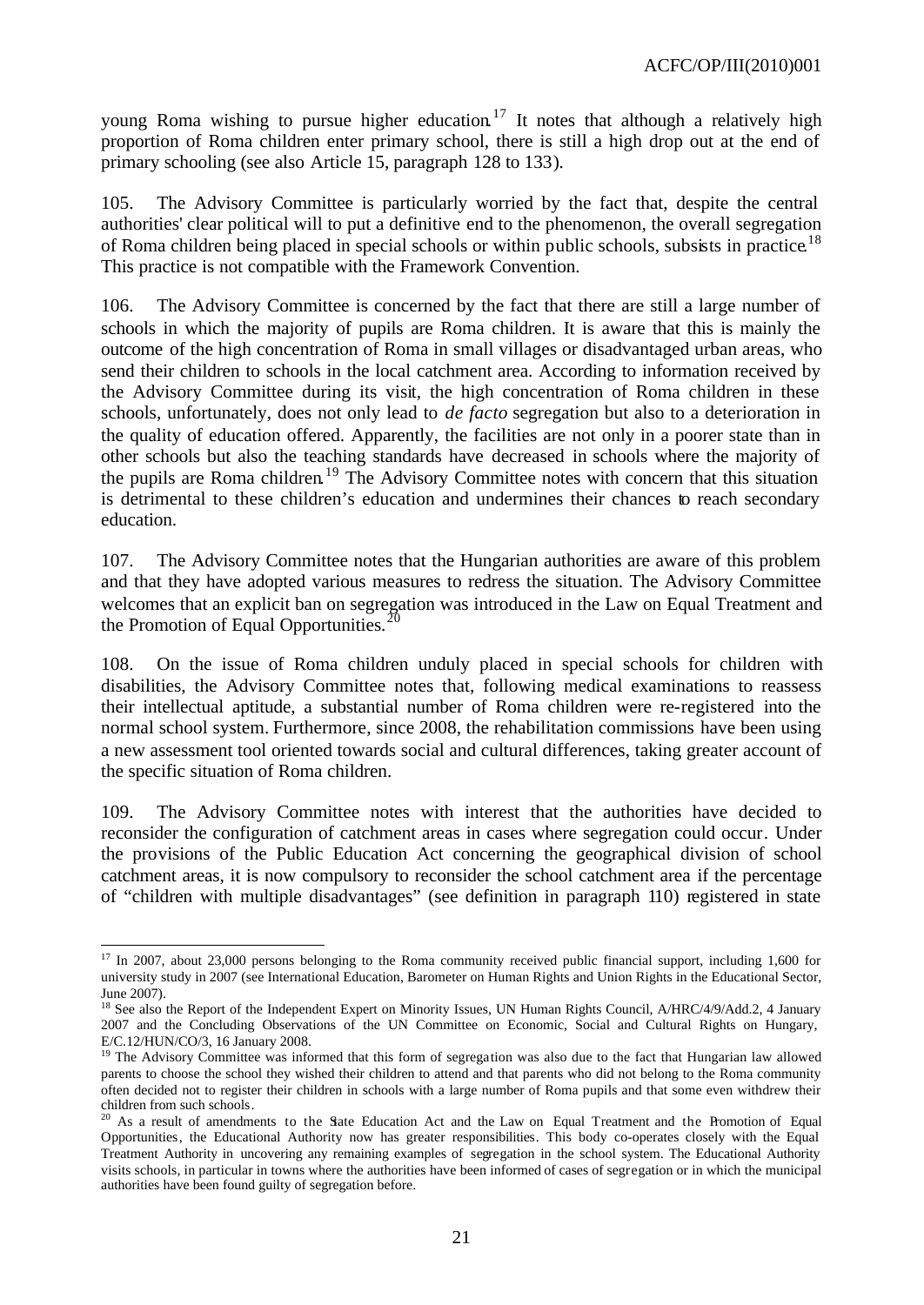schools exceeds 25%. State schools no longer have the right to refuse a pupil a place at a school and must register children in a pre-established order.<sup>21</sup>

110. The Advisory Committee notes with interest that the authorities have also adopted general, legislative, financial and educational measures to improve the integration of disadvantaged children into the school system. The Public Education Act has introduced a new concept: "children with multiple disadvantages" for children with different social and cultural backgrounds. The pupils who can benefit from this programme are those children whose parents attended only elementary school and find it difficult to understand the modern requirements of schools and are eligible for supplementary family allowances as they come from an economically disadvantaged environment. Children who are identified as belonging to this category shall benefit from special educational and financial support throughout their primary and secondary education.

111. The Advisory Committee welcomes the substantial efforts invested by the authorities in promoting equal opportunities for "children with multiple disadvantages". While not specifically aimed at Roma children, the measures are particularly beneficial to them as many Roma parents meet the conditions. The Advisory Committee notes with interest that, in order to avoid situations where "children with multiple disadvantages" are arbitrarily grouped into separate classes within ordinary schools, the authorities have attached several conditions to the granting of financial aid for integration: the school concerned must adopt an equal opportunities plan and the percentage of "children with multiple disadvantages" per class must be below 50.

112. The Advisory Committee notes also with interest that new kindergartens are being built in villages where none previously existed to ensure that all children have access to pre-school education.<sup>22</sup> To encourage parents to send their children to kindergartens, financial aid is paid to parents for the purchase of clothing and supplies, and the children receive free meals.

113. However, according to representatives of the Roma, young Roma children are faced with particular difficulties when entering kindergarten as they and their parents are often confronted with unfamiliar practices and rules which are not customarily applied in their family. While commending their substantial efforts to promote attendance by Roma children at kindergarten and noting that the accommodation of multi-diversity, including cultural and social diversity, is now a component of teacher training courses, the Advisory Committee encourages the authorities to provide for a gradual integration of children into the school system with the increased support of Roma mediators and assistants.

114. While the Advisory Committee notes with interest the various measures adopted during the last years by the Hungarian authorities, it is concerned by the limited results. For example, despite the legal prohibition of segregation, several of its interlocutors commented that the application of this measure remains limited. The Advisory Committee is concerned that despite a number of court decisions ruling that the ban on segregation had been violated by certain local authorities, schools concerned have apparently not yet taken adequate measures to remedy the situation.

l <sup>21</sup> The order is the following: firstly, all children living in the local catchment area, followed by disadvantaged children from other catchment areas who apply for registration, and finally children who already have a brother or sister at the school. Any remaining places are allocated by lot. 25% of the intake of private schools must comprise children living in the local catchment area.

<sup>&</sup>lt;sup>22</sup> Financial aid is paid to kindergartens attended by at least 70% of the "children with multiple disadvantages" within their education sector on condition that these children represent at least 15% of the total enrolled.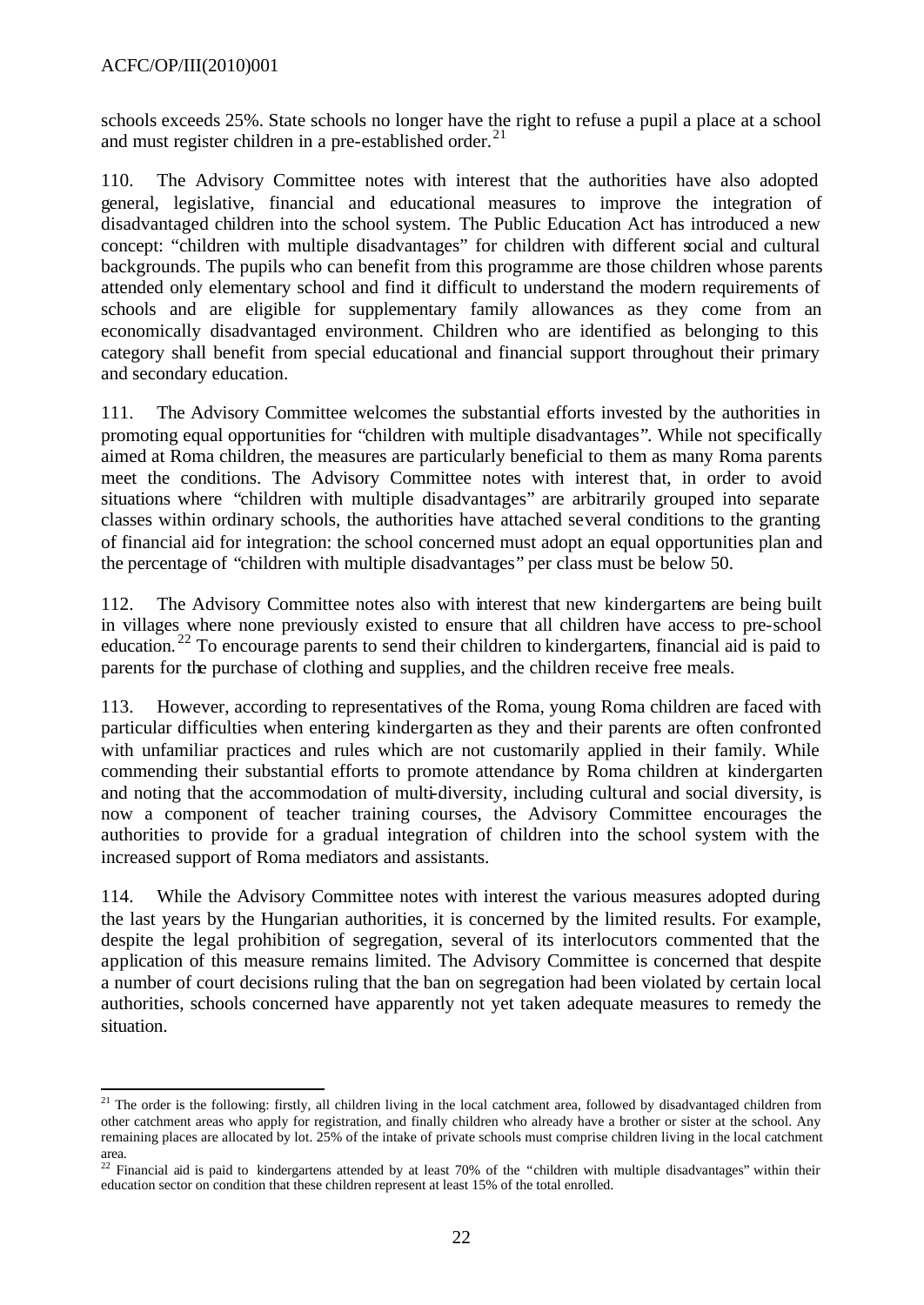## *Recommendations*

115. The Advisory Committee urges the authorities to put an end, without further delay, to the continuing segregation of Roma children at school and to strengthen their efforts to remedy other shortcomings faced by Roma children in the field of education. While noting the variety of commendable initiatives, the Advisory Committee encourages the authorities to monitor continuously and evaluate their impact on the actual situation in the schools with a view to adapting them swiftly where necessary.

116. The Advisory Committee asks the authorities to continue the integration of Roma children placed in special schools on insufficient grounds into general public schools.

117. The Advisory Committee calls on the authorities to take relevant steps to establish and develop further an atmosphere of mutual trust and understanding between Roma parents and school officials, particularly teachers, through appropriate teacher training, the increased use of Roma mediators and assistants, and through creating increased awareness among Roma parents. In view of the generally hostile atmosphere towards Roma, awareness-raising is also needed among the children, parents and the general public.

## **Article 14 of the Framework Convention**

## **Teaching in and of minority languages**

#### *Recommendations from the two previous cycles of monitoring*

118. In the previous cycles of monitoring, the Advisory Committee noted that a low percentage of children from minorities were taught in a minority language in bilingual and monolingual establishments and asked the Hungarian authorities to pursue efforts to develop the teaching of minority languages for the numerically smaller minorities and to introduce forms of bilingual teaching for the numerically larger minorities where there is a sufficient demand.

#### *Present situation*

l

119. The Advisory Committee welcomes the fact that the amendments made in 2005 to the Law on the Rights of National and Ethnic Minorities granted self-governments representing minorities greater autonomy in the sphere of education. The self-governments may now take over the organization of schools or create new ones, managing them administratively, educationally and financially. These positive developments have enabled several minority selfgovernments to manage new schools. The self-government representing the German minority took over the management of two additional schools and now manages eight. The selfgovernment representing the Slovak minority, which recently took over one school, now manages three, and the self-government representing the Croat minority now manages one school.

120. The Advisory Committee notes with satisfaction that the teaching of minority languages is incorporated into the public education system at all levels and takes note of the authorities' determination to go on developing bilingual teaching methods and the teaching of and in minority languages.<sup>23</sup> The Advisory Committee notes with interest that Romani and Beash are

 $^{23}$  The establishments offering these possibilities receive a higher level of public funding (70 % on top of the usual grant) than those currently teaching general curricula in Hungarian.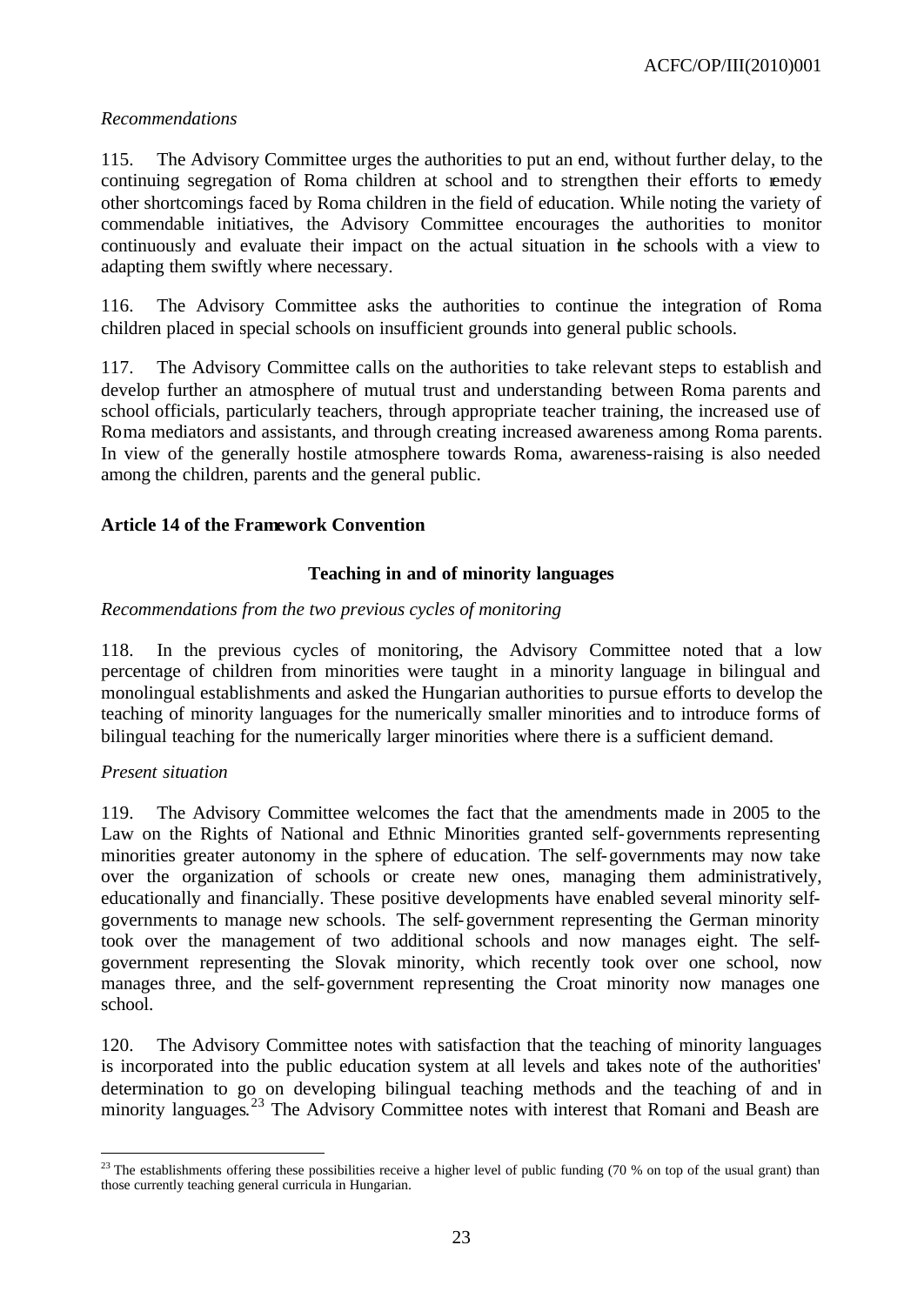now recognised as minority languages and lessons in these languages are also available. It is also planned to set up a bilingual section in the Gandhi School managed by the self-government representing the Roma in Pecs. The Advisory Committee observes that the Ministry of Education continues to fund language training for teachers in minority languages, new manuals for the teaching of minority languages have been devised, and substantial work to renovate school buildings where teaching takes place in minority languages has been funded by the State.

121. According to the information received by the Advisory Committee, the bilingual system (with 50% of the curriculum taught in the minority language and 50% of at least three subjects in Hungarian), is increasingly attractive for minorities, even if the larger minorities still send their children mainly to monolingual minority language schools. <sup>24</sup> Despite this progress, the Advisory Committee notes that it is apparently still difficult for numerically smaller minorities to set up their own schools and recommends that additional resources be provided so that the children of numerically smaller minorities may benefit from more teaching in their respective languages.

## *Recommendation*

122. The Advisory Committee encourages the authorities to pursue their efforts aimed at enabling minority self-governments to acquire and manage their own schools and to develop a bilingual education system. It calls on the authorities to pay special attention to the needs of the numerically smaller minorities.

## **Funding for minorities' education**

## *Recommendations from the two previous cycles of monitoring*

123. In the previous cycles of monitoring, the Advisory Committee, while commending the considerable efforts made by the Hungarian authorities in the sphere of education for minorities, stressed that there were difficulties regarding the funding of schools with classes or study groups in a minority language, with local authorities' choices for allocating resources often disputed by self-governments representing minorities.

#### *Present situation*

l

124. The Advisory Committee is pleased to note that the representatives of the minority selfgovernments acknowledge that substantial improvements have been made in the area of funding for schools since 2005. The problems encountered in the past, namely overly complex financial arrangements, difficult relations between local authorities and minority self-governments and cuts in funding as a result of choices made by local authorities, appear to have been resolved thanks to the full financial autonomy now granted to self-governments representing minorities.

125. However, the Advisory Committee was informed that problems persist between certain local authorities and local self-governments representing the Roma as to the use of State funds. The Advisory Committee understands that insufficient use was made of available funds to develop teaching of Roma culture and teaching in the Romany and Beash languages. The Advisory Committee considers it to be the responsibility of the central authorities to find adequate ways of ensuring that the provisions of the Law on National Minorities that grant

<sup>&</sup>lt;sup>24</sup> According to the information available to it, the Advisory Committee notes that between 2004 and 2008, the number of children going to monolingual schools teaching in the minority language remained stable at primary and secondary level but there have been more children attending bilingual kindergartens in recent years.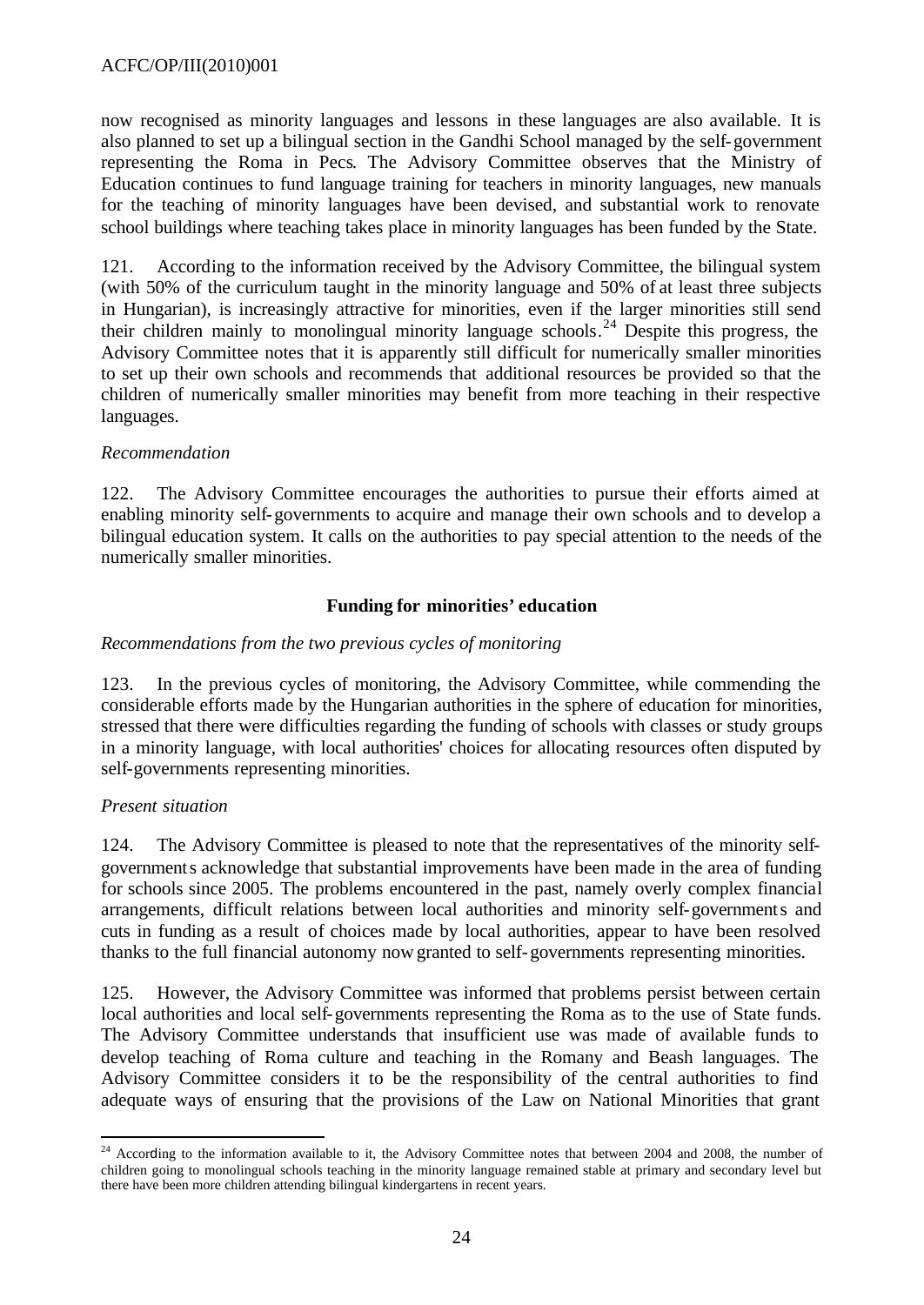minority self-government autonomy in the management of minority language education are implemented in practice.

#### *Recommendation*

126. The Advisory Committee encourages the authorities to ensure that the prerogatives and autonomy of minority self-governments in the area of funding for education are respected at all levels, particularly at local level.

## **Article 15 of the Framework Convention**

## **Participation in economic and social life**

#### *Recommendations from the two previous cycles of monitoring*

127. In previous cycles of monitoring, the Advisory Committee recommended that efforts aimed at improving the housing conditions of Roma be strengthened by combating particularly the segregation that existed at local level. The Advisory Committee further recommended the gathering of data on the health situation and access to care facilities for the Roma as well as increased efforts at combating the chronic level of under-employment of Roma.

## *Present situation*

128. The Advisory Committee is deeply concerned by the persistent lack of effective participation of the Roma in social and economic life, despite the numerous steps taken by the Hungarian authorities over the past years to improve the integration of Roma into various spheres of life.<sup>25</sup> The Advisory Committee notes that in June 2007 the Hungarian Parliament adopted a resolution on the strategic plan set up under the Decade for Roma Integration programme. This Plan comprises four priority objectives, i.e. to improve Roma access to education, employment, a decent standard of housing, and health care. The ways in which the plan is implemented and the corresponding budgetary resources are reviewed every two years to keep abreast of changes in the situation<sup>26</sup> (see comments on Article 4, paragraph 54).

129. The Advisory Committee notes that some 2,875 billion HUF have been earmarked for the implementation of the "Housing and Social Integration Programme for Residents of Roma settlements" programme in 30 municipalities. With a view to dealing with the problem of the segregation of Roma communities living in large numbers in disadvantaged areas where there is neither decent housing nor suitable infrastructure, 160 anti-segregation plans have been set up to rehouse Roma in areas also inhabited by majority communities. However, despite these measures, many Roma families still live in substandard housing.

130. Finally, the Advisory Committee joins the European Committee of Social Rights<sup>27</sup> in observing that the situation regarding social housing for Roma is still worrying and the number of evictions from illegal houses of Roma in Hungary still disproportionately high. While the Advisory Committee realises that the expulsion procedure concerns all occupants of housing

l <sup>25</sup> See the Report of the Independent Expert on Minority Issues, UN Human Rights Council,  $A/HRC/4/9/Add.2$ , 4 January 2007 and the Concluding Observations of the UN Committee on Economic, Social and Cultural Rights on Hungary, E/C.12/HUN/CO/3, 16 January 2008

 $^{26}$  Budget amount provided in 2007: 4467. 7 HUF million; in 2008: 5238.7 HUF million

<sup>&</sup>lt;sup>27</sup> Conclusion XVIII-1, Hungary, article 16.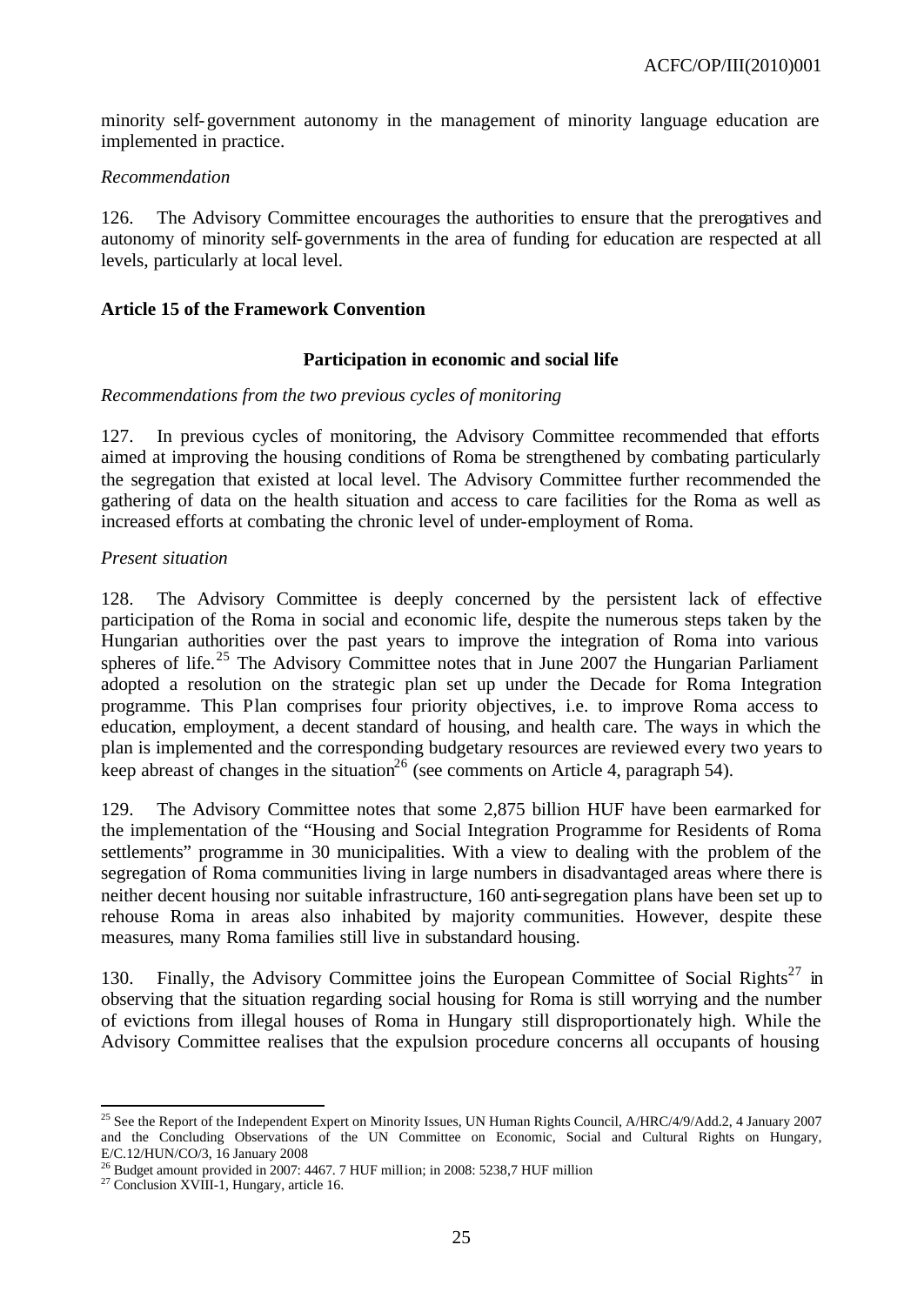that is not owned or rented, it is deeply concerned by its disproportionate impact on Roma, especially children, who are in a particularly difficult social and economic situation.

131. Recognising that public employment agencies have assisted a large number of Roma to find employment,  $2\bar{8}$  the Advisory Committee regrets that they generally still have few prospects of employment. The Advisory Committee notes with interest that specifically targeted training is offered to young Roma graduates to help them find employment as public officials in ministries and that there are plans to recruit an additional 300 Roma police officers.

132. The Minister of Health has set up programmes to improve the health of persons living in particularly disadvantaged regions. These programmes are not designed only for the Roma, but, owing to their particular vulnerability, they are the main beneficiaries. Emphasis has been placed on two aspects: improving prevention by making Roma parents aware of the importance of consulting health assistants and ensuring that health practitioners do not have discriminatory attitudes. The aim of the "Tolerance for Healthprogramme" is to inform the medical profession of Roma traditions and culture and to employ Roma mediators in hospitals.

133. Some of the information brought to the attention of the Advisory Committee suggests that, as the Roma are very vulnerable, they have been particularly affected by the recent economic crisis. In this context the Advisory Committee would like to draw the attention of the authorities to Recommendation CM/Rec(2008)5 of the Committee of Ministers to member States on policies for Roma and/or Travellers in Europe<sup>29</sup> which encourages the States, where they have not yet done so to "consider amending their national legislation in an appropriate manner in order to enable positive action aimed at overcoming particular disadvantages experienced by Roma and/or Travellers and at giving equal opportunities for Roma and/or Travellers in society".<sup>30</sup>

## *Recommendations*

l

134. The Advisory Committee urges the authorities to continue strengthening measures to ensure that the implementation of the Roma Decade Action Plan results in substantial and lasting improvement in the participation of disadvantaged Roma in economic and social life, in close consultation with their representatives. These measures should be regularly monitored and their impact carefully evaluated.

135. Given the particular vulnerability and persistent exclusion from economic and social life of Roma in Hungary, the Hungarian authorities should review possibilities for additional positive measures enabling Roma to be employed and access effectively available health and social services.

 $28$  In 2008 3.5 billion HUF were spent on training people belonging to the Roma community to make them more "employable". Employment agencies helped 15,000 Roma to find a job in 2004, 19,000 in 2005 and 17,000 in 2006 and 2007.

<sup>&</sup>lt;sup>29</sup> Recommendation CM/Rec(2008)5 of the Committee of Ministers adopted on 20 February 2008 at the 1018th meeting of the Ministers' Deputies.

<sup>&</sup>lt;sup>30</sup> See also Advisory Committee on the Framework Convention for the Protection of National Minorities: second Thematic Commentary on the effective participation of persons belonging to national minorities in cultural, social and economic life and in public affairs (2008) paragraph 127 and 128.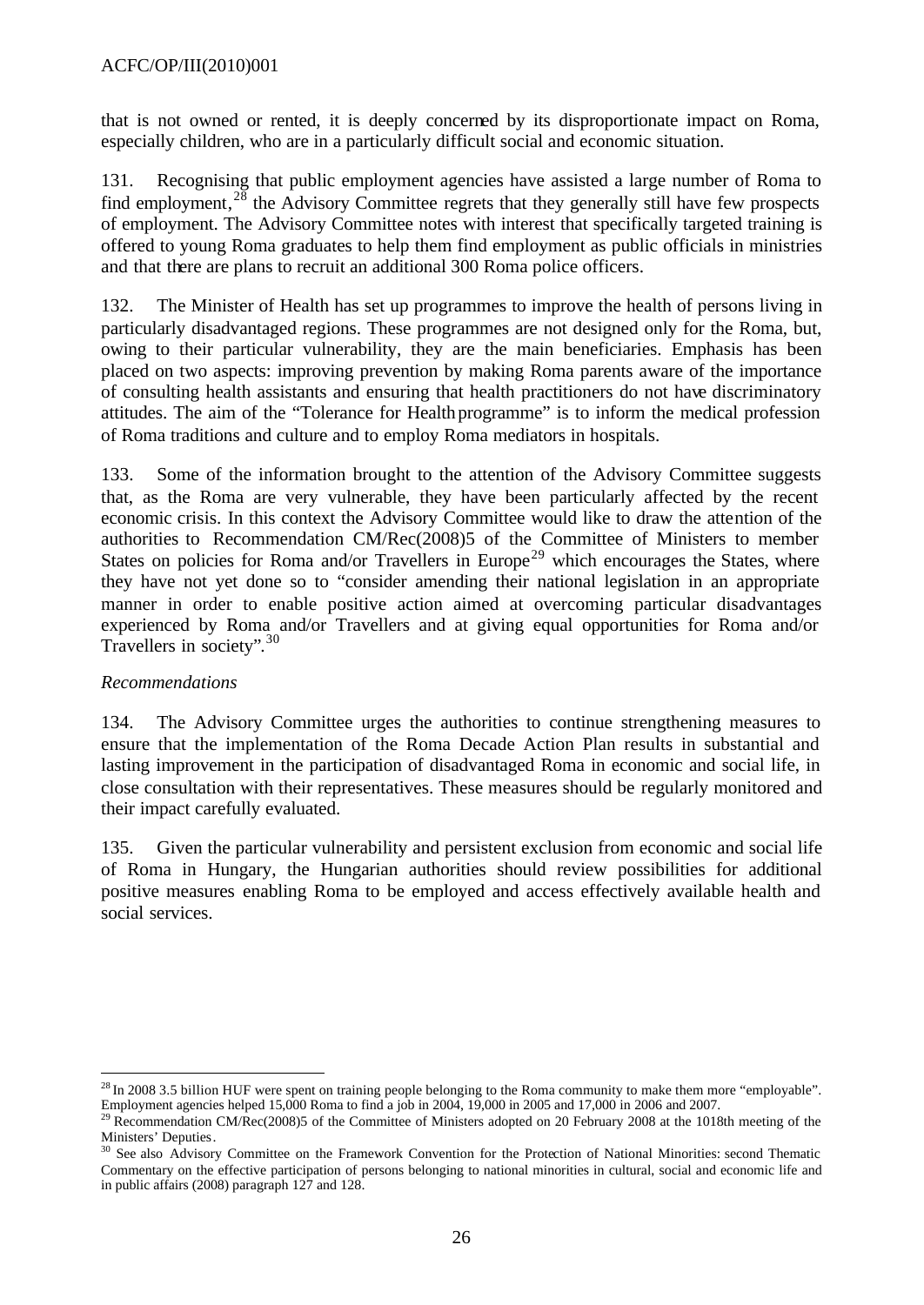## **Representation of minorities in Parliament**

#### *Recommendations from the two previous cycles of monitoring*

136. During the previous cycles of monitoring, the Advisory Committee recommended that the Hungarian authorities continue to work on establishing a mechanism for the representation of minorities in Parliament.

#### *Present situation*

137. The Advisory Committee strongly regrets that, since the adoption of its first Opinion, no notable progress has been made with regard to minorities' representation in Parliament. It is deeply concerned by the fact that, although the Hungarian Constitution and the Law on the Rights of National and Ethnic Minorities guarantee in general terms the possibility for minorities to be represented in Parliament, it has not yet been possible to reach a political consensus on this issue.

138. The Advisory Committee's attention has been drawn to the fact that this problem is closely linked to the more general issue of possibly reducing the size of the Hungarian Parliament, as some of the political parties have requested. In this context, it appears difficult to achieve the qualified majority of two-thirds of members of Parliament required to present draft legislation aimed at enabling representatives of minorities to be elected to Parliament. Moreover, there also seem to be some differences of opinion between the minority selfgovernments on this issue, which further hampers finding a lasting and rapid solution. While taking note of these considerations, the Advisory Committee believes that, in the absence of such representation and despite the existence of a highly developed system for the consultation of minorities in Hungary, persons belonging to national minorities do not have the opportunity to participate fully and effectively in relevant decision-making processes.<sup>31</sup>

#### *Recommendations*

l

139. The Advisory Committee strongly urges the Hungarian authorities to take resolute measures to enable persons belonging to national minorities to be represented as such in Parliament.

#### **Functioning and reform of minority self-governments**

#### *Recommendations from the two previous cycles of monitoring*

140. During the previous cycles of monitoring, the Advisory Committee recommended that the competence of minority self-governments and the legal provisions governing State aid and local authorities should be clarified. It recommended that Hungary continue its efforts to strengthen the functional and financial autonomy of minority self-governments as regards the acquisition, running and managing of public institutions and to clarify State and local authority funding and support to remedy problems between minority self-governments and local authorities.

<sup>&</sup>lt;sup>31</sup> See Advisory Committee on the Framework Convention for the Protection of National Minorities second Thematic Commentary on the effective participation of persons belonging to national minorities in cultural, social and economic life and in public affairs (2008), paragraph 74)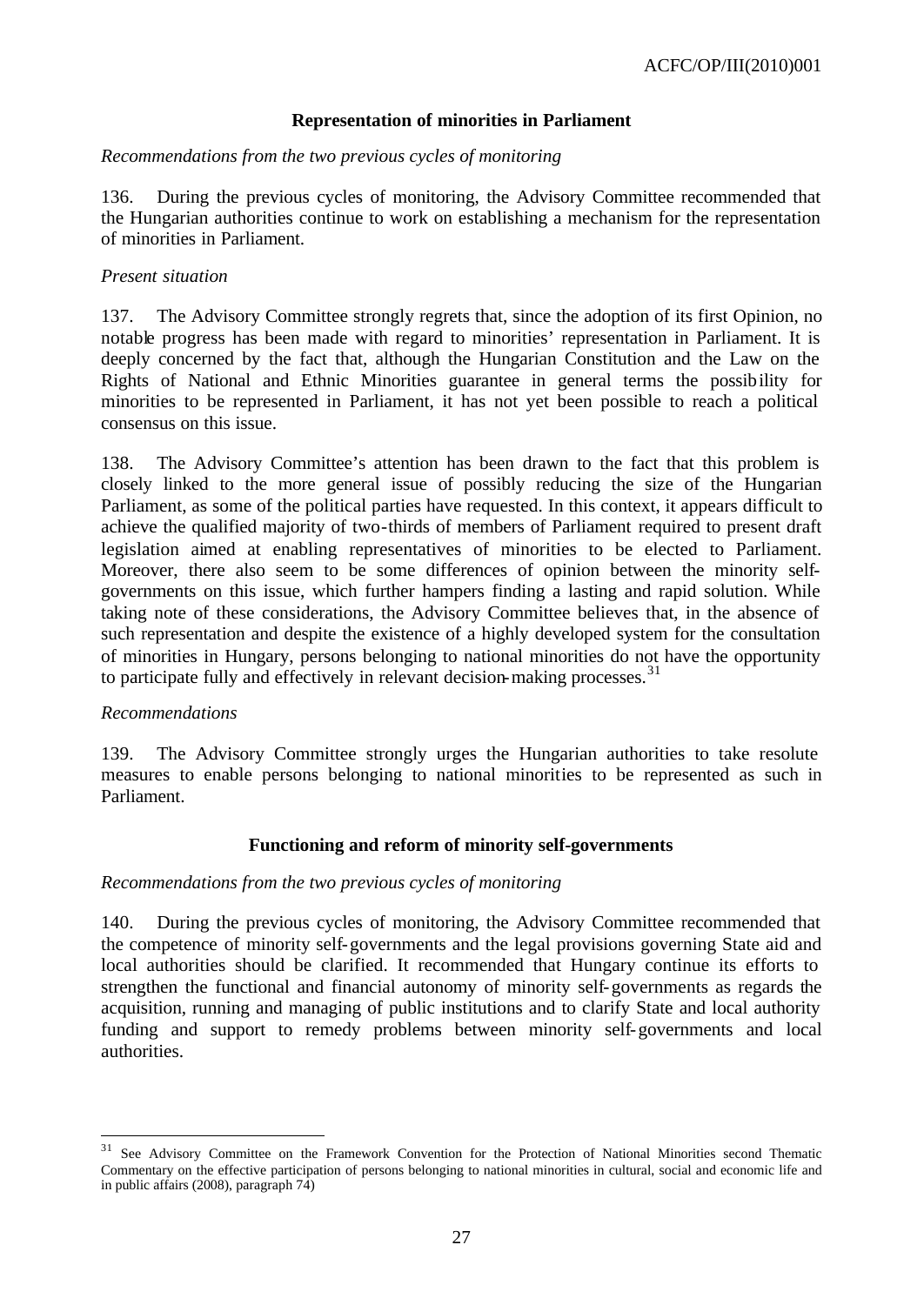## ACFC/OP/III(2010)001

### *Present situation*

141. The Advisory Committee notes that coordination of all matters relating to minorities has been within the remit of the Secretariat of State for Minorities since 2007 and national policy has been placed under the direct responsibility of the Prime Minister.

142. The Advisory Committee notes with satisfaction that amendments to the Law on the Rights of National and Ethnic Minorities in 2005 have considerably extended the competences of minority self-governments which now have genuine operational and financial autonomy. Moreover, since 2007, minority self-governments have been represented not only at national and local but also at regional level. During the national and regional elections in March 2007, the thirteen national minorities elected their new national representatives and eleven<sup>32</sup> of them were, for the first time, in a position to set up one or several regional self-governments to represent them.

143. The Advisory Committee welcomes these positive developments which reinforce effective participation of persons belonging to national minorities in the management of affairs concerning them, and notes the general satisfaction of its interlocutors with these new opportunities for participation despite some criticism at the general reduction in financial aid from the State.

144. The Advisory Committee notes with interest that discussions have begun between the Government and minority self-governments with a view to conducting an in-depth review of the existing legal provisions governing the rights of national and ethnic minorities. All the stakeholders agree that t is necessary to establish a new general legal framework covering all aspects of minority self-government in a single law to promote the effective participation of persons belonging to national minorities in cultural, social, and economic life, and in public affairs. The Advisory Committee welcomes this initiative, which is in keeping with its second thematic commentary, and encourages the Hungarian authorities to give its active support to this project.

#### *Recommendation*

l

145. The Advisory Committee encourages the authorities to continue to facilitate the full and active participation of persons belonging to national minorities in decision-making processes at national, regional and local level through the minority self-governments which represent them. It invites the authorities to continue, in consultation with the representatives of national minorities, the discussions aimed at developing the general legal framework on the rights of national minorities.

## **Article 18 of the Framework Convention**

#### **Transfrontier co-operation**

## *Recommendations from the two previous cycles of monitoring*

146. In the previous cycles of monitoring, the Advisory Committee welcomed the fact that Hungary was party to numerous bilateral treaties and cultural agreements covering the

 $32$  The representatives of Slovenian and Romanian minorities have not set up a regional self-government.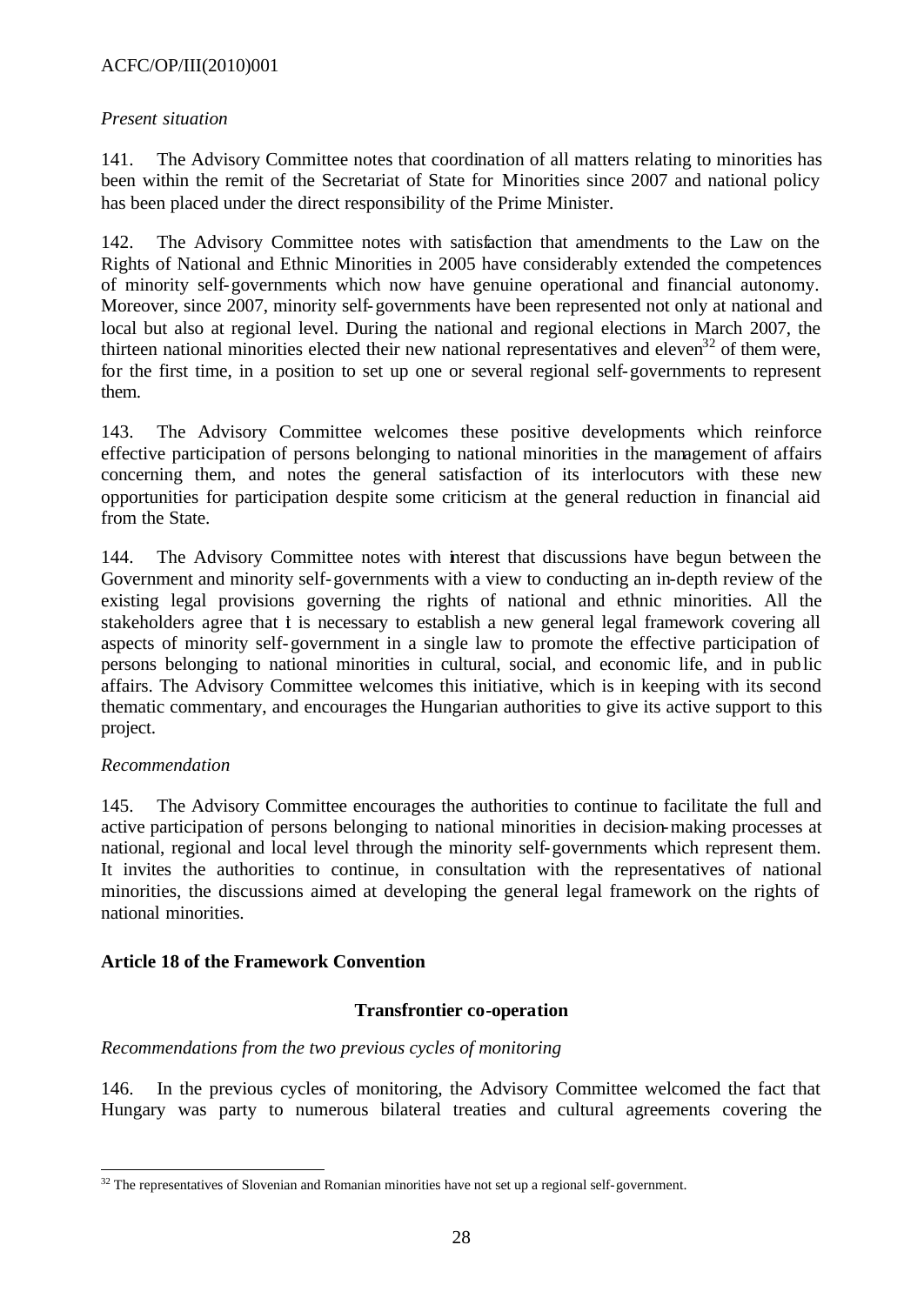protection of persons belonging to national minorities and recommended setting up the joint bodies envisaged in the bilateral treaty with Serbia.

#### *Present situation*

147. The Advisory Committee is pleased to note that the joint committees envisaged in the bilateral treaty with Serbia have been set up and have been meeting at regular intervals.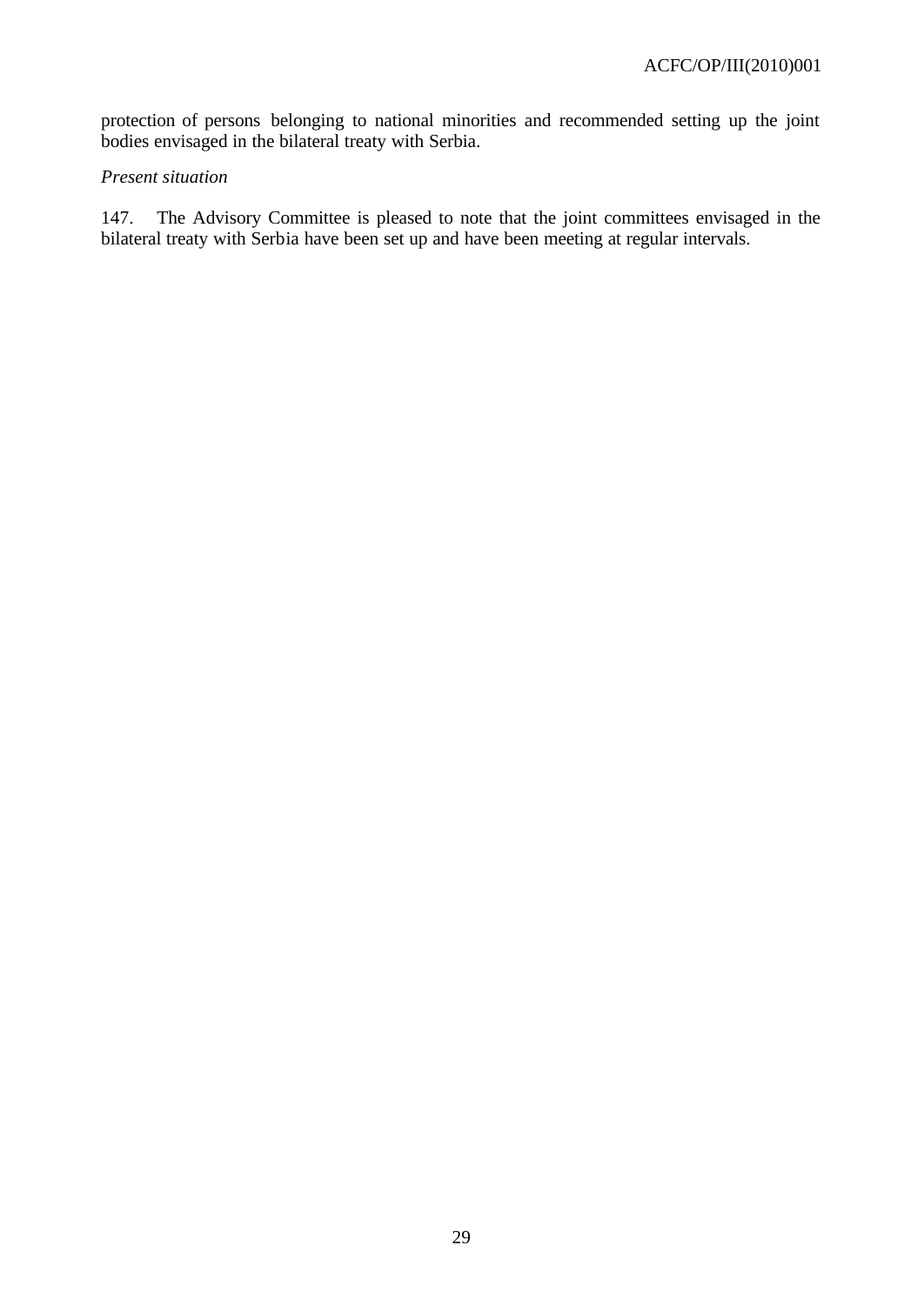# **III. CONCLUSIONS**

148. The Advisory Committee considers that the present concluding remarks could serve as the basis for the conclusions and recommendations to be adopted by the Committee of Ministers with respect to Hungary.

## **Positive developments following two cycles of monitoring**

149. Hungary has pursued a proactive approach towards the monitoring process and has taken useful steps to disseminate the results of the two first cycles of monitoring. The authorities have also maintained an inclusive approach in the communication with representatives of the national minorities.

150. Commendable efforts in various aspects have been made to increase the protection of national minorities. The Advisory Committee observes that Hungary has achieved significant progress in its sustained endeavour to protect national minorities.

151. The reform of the operating system of minority self-governments in 2005 enabled these bodies to be granted true financial and operational autonomy. The procedure for the election of representatives to minority self-governments has also been reviewed to prevent the repeated irregularities which occurred in the past.

152. In the field of protection against discrimination, some positive steps have been taken in order to improve the legislative framework to combat discrimination such as the setting up of the Equal Treatment Authority in 2005. Support has also been provided to the Anti-Discrimination Customer Service Network set up by the Ministry of Justice and Law Enforcement to help the Roma to bring legal proceedings in the event of discrimination.

153. The authorities have made efforts to curtail abuse by the police by increasing the recruitment of Roma police officers, providing training in human rights and setting up, in 2008, the Independent Police Complaint Committee (IPCC) responsible for receiving complaints against misbehaviour of the police.

154. The authorities have continued to provide support to activities to preserve and develop the cultural heritage of national minorities. The public television services continue to broadcast programmes in minority languages. The launch of a new Hungarian national radio station has made it possible to broadcast national minority programmes in their own languages for twelve hours a day.

155. An explicit ban on segregation at school was introduced in the Law on Equal Treatment and the Promotion of Equal Opportunities. The authorities have adopted legislative, financial and educational measures to improve the integration of disadvantaged children, many of them belonging to the Roma, into the school system.

156. Positive steps have been taken to implement the Roma Decade Action Plan. This plan comprises four priority objectives, i.e. to improve Roma access to education, employment, adequate housing conditions, and health care services.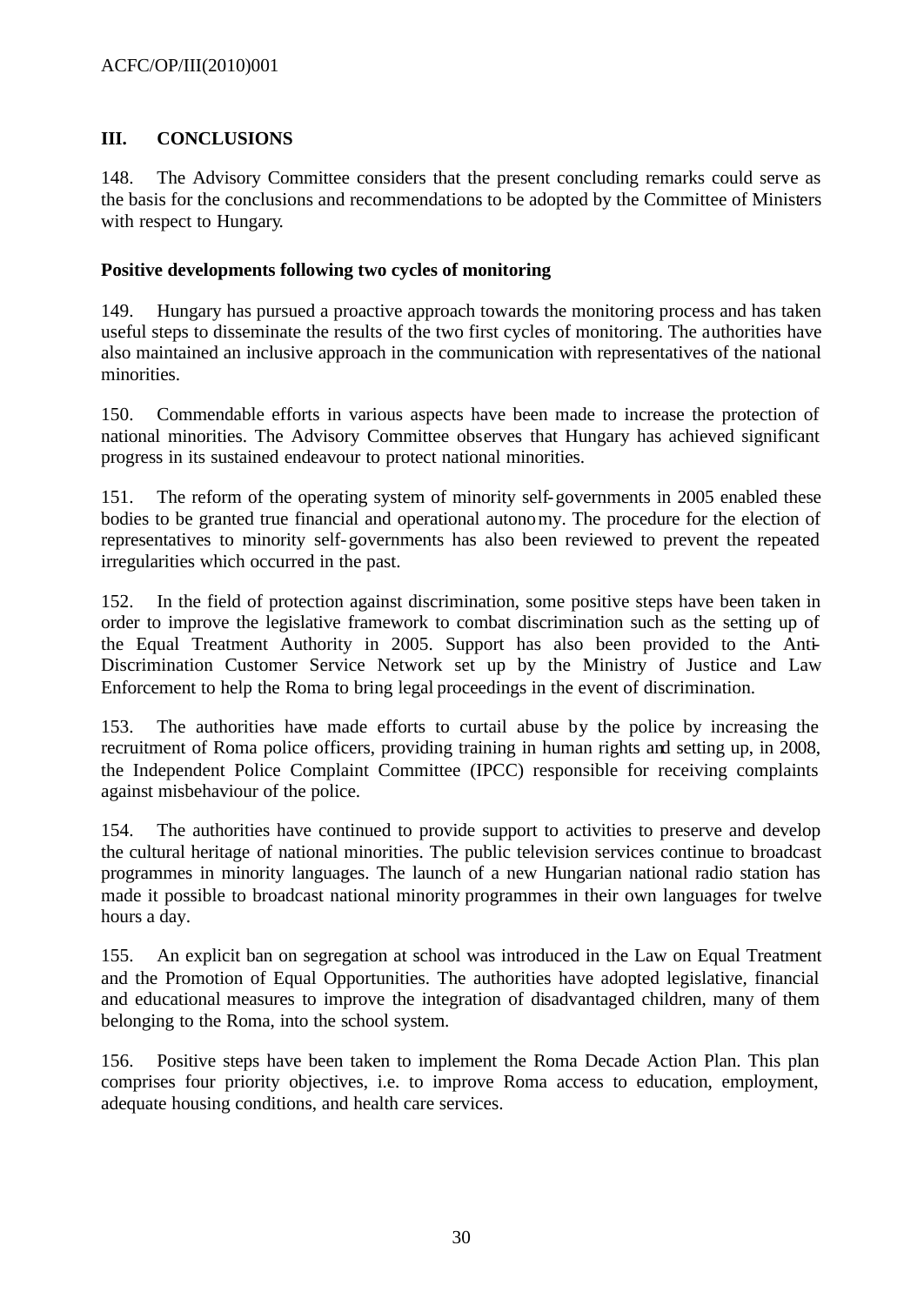## **Issues of concern following two cycles of monitoring**

157. In recent years, the Roma have increasingly been victims of displays of intolerance, hostility and racially-motivated violence. Hate speech and racism in public statements, and in certain media, is also increasing, which is of deep concern. The fact that the current legislation makes it extremely difficult to punish hate speech may give the perpetrators of hate speech a general feeling of impunity.

158. Racially-motivated abuse allegedly committed by members of the police force continues to be reported. Discriminatory behaviour on the part of the police seems to be, in general, a problem.

159. As far as the system of allocation of support for the preservation and development of the cultural heritage of national minorities is concerned, minority representatives fear that the general cuts in public expenditure might affect the sustainability of activities to preserve minority culture and languages.

160. The programme slots for broadcasts intended for persons belonging to national minorities continue to be a source of concern as these programmes are still broadcast at off-peak times. Representatives of minorities are afraid that, for budgetary reasons, the public television authorities may cease the production of new programmes for national minorities and limit future broadcasting to repeats of old programmes.

161. It is of deep concern that segregation of Roma pupils at school, and their overrepresentation in special schools, persist despite the Hungarian authorities' commitment to put an end to this problem.

162. A specific mechanism for the representation of persons belonging to national minorities in the Parliament is still lacking.

163. Despite the adoption of various specific action plans to improve the situation of the Roma, their effective participation in social and economic life remains very limited.

#### **Recommendations**

l

164. In addition to the measures to be taken to implement the detailed recommendations contained in Sections I and II of the Advisory Committee's Opinion, the authorities are invited to take the following measures to improve further the implementation of the Framework Convention:

#### **Issues for immediate action**<sup>33</sup>

ÿ **Take more resolute measures to combat all forms of intolerance, including in political discourse, and take further steps to promote mutual understanding and respect, especially with regard to Roma. These efforts should include measures at local level, both in respect of local authorities and the local population. The authorities must effectively prevent, investigate and sanction all forms of discrimination by members of the police force.**

 $33$  The recommendations below are listed in the order of the corresponding articles of the Framework Convention.